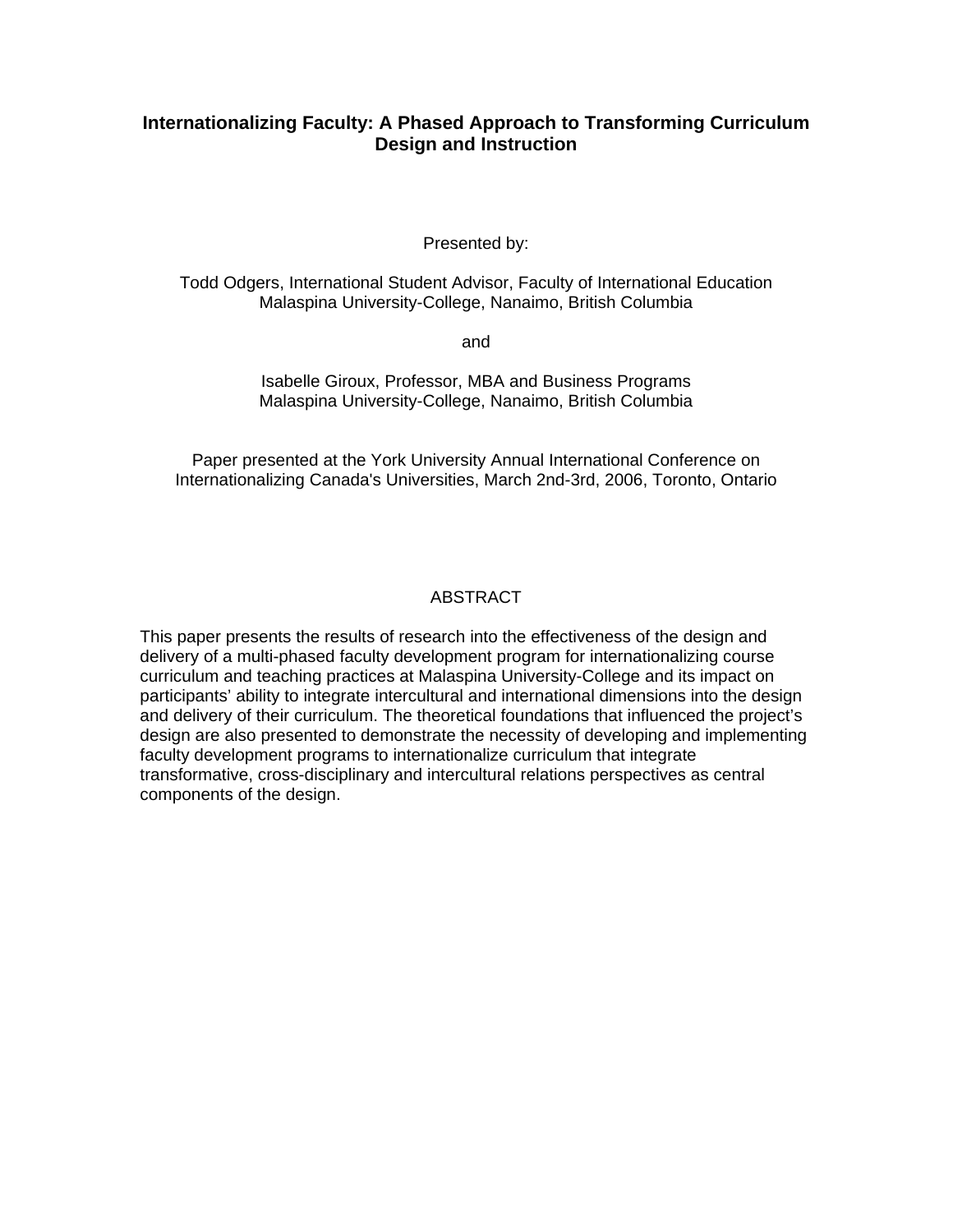#### **Introduction**

Malaspina University-College's commitment to the internationalization of its teaching, administrative and student support functions is clearly reflected in its strategic plan and institutional vision which is to be a leader in international education by preparing students to contribute to a changing world. In order to achieve this vision, part of the institution's focus has been on changing teaching expectations and practices through the development, implementation and evaluation of a faculty development program on internationalizing curriculum that was transformative in nature (Paige and Mestenhauser, 1999). The main purpose of this paper is to present the results of our research into the effectiveness of the design and delivery of this multi-phased faculty development program for internationalizing course curriculum and teaching practices and its impact on participants' ability to integrate intercultural and international dimensions into the design and delivery of their curriculum. The theoretical foundations that influenced the project's design are also presented to demonstrate the necessity of developing and implementing faculty development programs to internationalize curriculum that integrate transformative, cross-disciplinary and intercultural relations perspectives as central components of the design.

### **Theoretical Foundations – Internationalizing Faculty**

The core definitions and theoretical foundations from the field of internationalization that influenced this project's design are presented in this section in order to provide a basis for understanding research findings from a focus group with faculty six months following their participation in Malaspina University-College's development initiative on internationalizing the curriculum. The central role played by faculty as curriculum developers and teachers will be analyzed in order to provide a rationale for focusing on the intercultural development of faculty in these types of initiatives. Finally, recent research in the field that can be used to design faculty development workshops that develop intercultural competence as part of the process of internationalizing curriculum will be presented.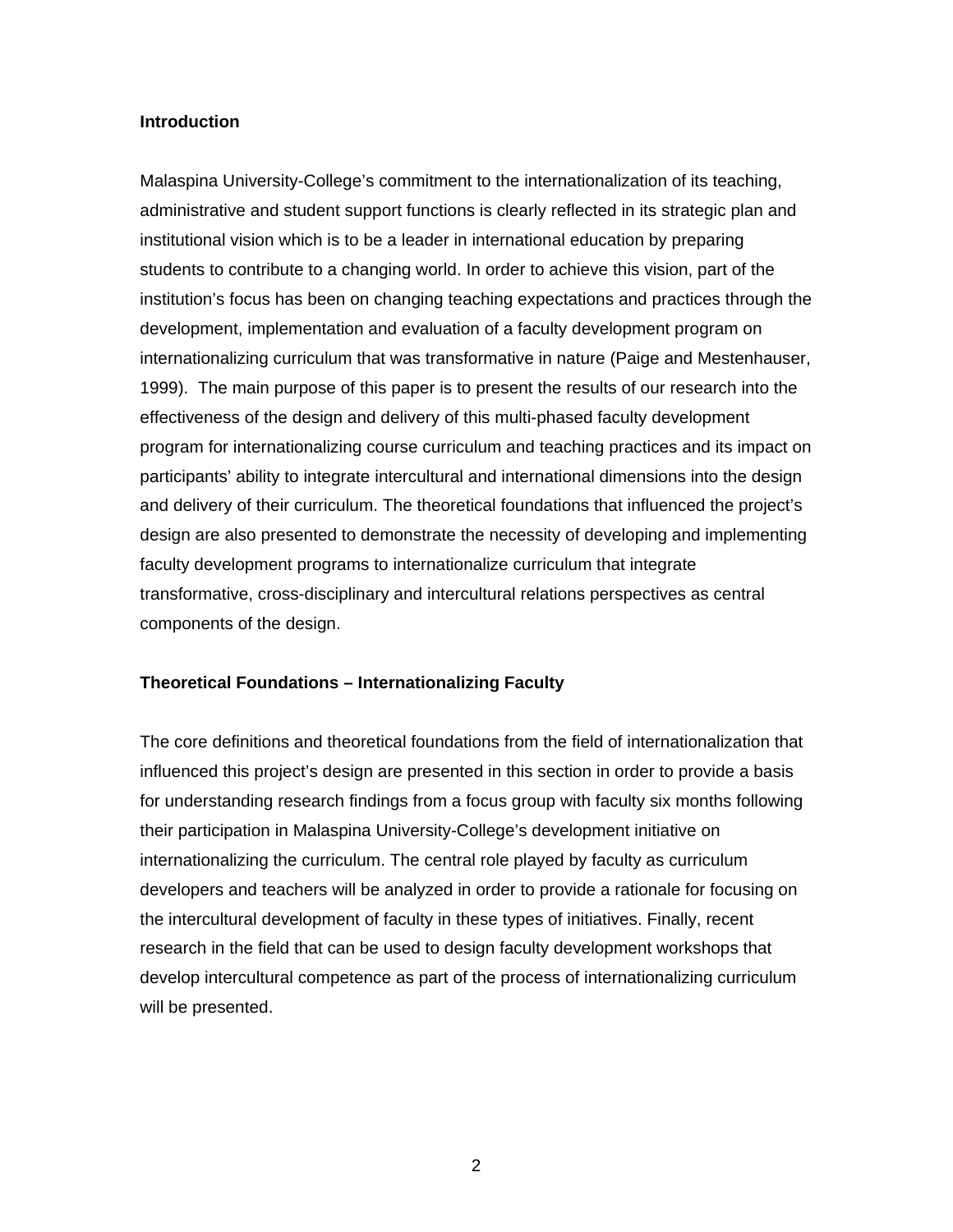### *Internationalization and Intercultural Definitions and Perspectives*

'Internationalization' is a term that has been broadly used and interpreted resulting in a lack of a single shared understanding (Bond, 2003). The most widely used definition is suggested by Knight (2004) who acknowledges the confusion regarding a definition stating that it "is interpreted and used in different ways in different countries and by different stakeholders" (p. 6). Knight defines internationalization as "the process of integrating an international and intercultural dimension into the teaching, research and service function of the institution" (1994, p. 7). By describing this as an act of integration of these two aspects, she is referring to an on-going effort that infuses these dimensions into the policies and programs of an institution.

Knight's (2004) most recent work surfaces some issues that she affirms as being important to promoting internationalization efforts. The first issue raises the question of how institutions will "deal with the intersection of international and intercultural" (p. 49). These two dimensions are closely related, but as a recent study from the University of Southern Australia (Crichton et al, 2004) concluded after a thorough review of current literature, "it is clearly discernable that the two bodies of scholarship remain quite separate" (p. 3). The study attempts to bridge these two areas by stating that the two dimensions can be integrated, but that the intercultural is more inclusive and influential to student learning. The researchers state that:

Inter*cultural* education, as opposed to inter*national* education, is a more inclusive formulation, in that interculturality includes both international and domestic students. All students, regardless of their location, need to develop the capability to contribute in the intercultural construction, exchange and use of knowledge (p. 11).

Bennett and Bennett (2004) provide a definition and conceptualization of intercultural competence that integrates well with the thinking of Crichton et al (2004) by linking the international and intercultural components. The authors take an intercultural relations perspective and define intercultural competence in terms of a mindset and a skillset, beginning with the mindset that:

refers to one's awareness of operating in a cultural context. This usually entails some conscious knowledge of one's own culture (cultural self-awareness), some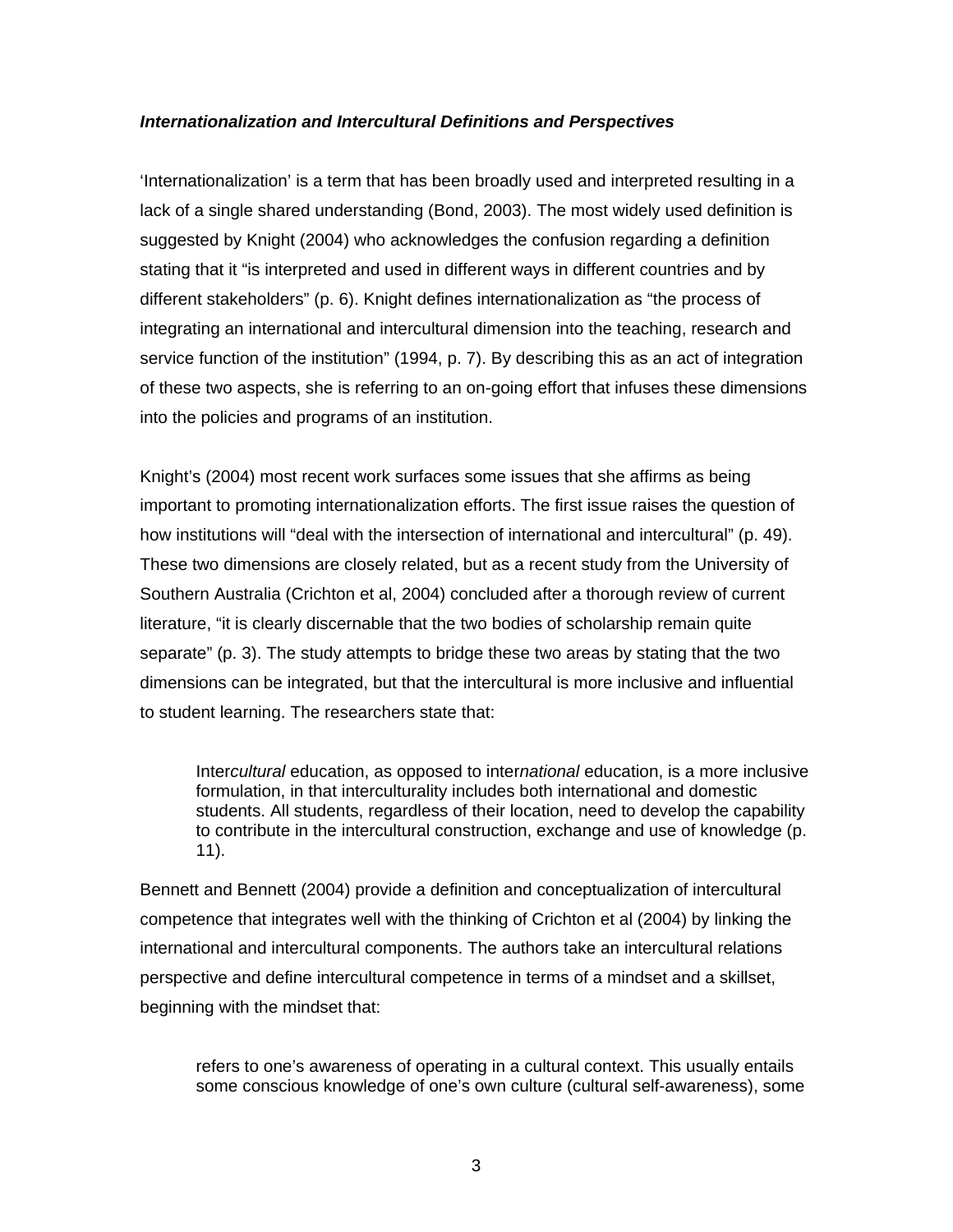frameworks for creating useful cultural contrasts (e.g., communication styles, cultural values), and a clear understanding about how to use cultural generalizations without stereotyping. The mindset (or, better, "heartset") also includes the maintenance of attitudes such as curiosity and tolerance of ambiguity, which act as motivators for seeking out cultural differences (p. 149).

They then continue with a description of the intercultural skillset which:

includes the ability to analyze interaction, predict misunderstanding, and fashion adaptive behavior. The skillset can be thought of as the expanded repertoire of behavior – a repertoire that includes behavior appropriate to one's own culture but does not thereby exclude alternative behavior that might be more appropriate in another culture. (p. 149).

This mindset and skillset definition of competencies is comprehensive and serves as a means for designing a program that promotes the development of these outcomes. Overall, these perspectives emphasize the need to recognize the influential place of intercultural learning in any discussion of internationalization. These perspectives also contribute a more complex and nuanced dimension to Knight's conceptualization and promote the view that intercultural development should occupy a central place in the internationalization process.

### *Central Role of Curriculum*

Researchers place the curriculum at the center of any attempt to internationalize higher education. Bond (2003) cites Knight's (1995) opinion that there are nearly 20 elements to internationalizing higher education and argues that all of these various elements are not equal to the status and centrality of curriculum for actualizing the kinds of changes to higher education proposed. This position is supported by the earlier work of Maidstone (1996), who identified curriculum as being "the primary vehicle for accomplishing internationalization" (p. 7). Paige (2003) further develops this perspective by noting how integration is the means for "developing international and intercultural knowledge, skills, and worldviews" (p. 56).

#### *Definitions of an Internationalized Curriculum*

Development of the conceptualization of an internationalized curriculum is reflected in a definition that is shared by Whalley (1997), a Canadian, and Bell (2004), an Australian,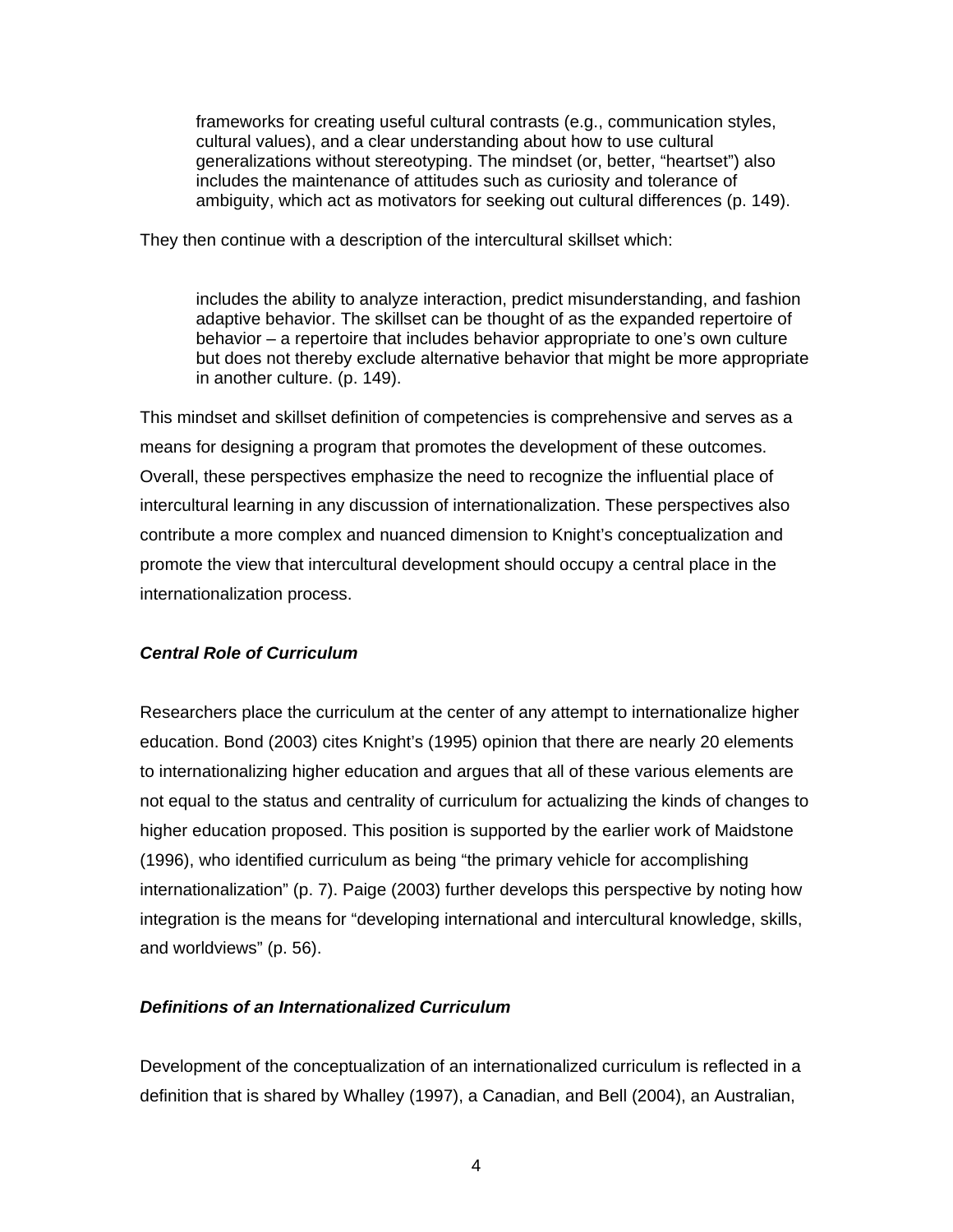which has its roots in an earlier work by Bremer and van der Wende (1995). The definition proposes that the curriculum will have "an international orientation in content, aimed at preparing students for performing (professionally/socially) in an international and multicultural context, and designed for domestic students and/or foreign students" (Whalley, p. 10). This definition incorporates the international and multicultural, professional, and social dimensions of the role of education, and links the benefits that this kind of learning provides to both domestic students and those from abroad.

Nilsson (2000) proposes a definition with an added level of complexity by describing it as "a curriculum which gives international and intercultural knowledge and abilities, aimed at preparing students for performing (professionally, socially, emotionally) in an international and multicultural context" (p. 21). This definition incorporates the international and intercultural and the development of knowledge and skills, and more specifically, it includes performance objectives beyond the professional and social dimensions outlined in the earlier definitions to include the emotional. Nilsson's definition of curriculum also serves learners in domestic and global diversity contexts. This perspective is supported by Wachter (2000) who argues that "part of the qualifications and skills passed by universities to the next generation will not only be 'international' but also 'intercultural'" (p. 10). Arguments that support placing intercultural learning at the center of this kind of curriculum are becoming an increasingly common feature of recent publications and research in the field.

#### *Integrating the Intercultural and the International*

Mestenhauser's (1998) model of an internationalized curriculum promotes the development of complex, critical, comparative, interdisciplinary, and intercultural ways of thinking and being represents one of the most comprehensive and provocative views in the field. This metacognitive view is further developed in the collaboration of Paige and Mestenhauser (1999), and later in further work published by Paige (2003). These scholars point out that curricula need to incorporate the intercultural in order to move beyond teaching facts toward the promotion of new ways of recognizing how cultural variables influence how and what we know. Yershova, DeJaegere, and Mestenhauser (2000) take this analysis a step further to integrate intercultural analysis, critical thinking, and comparative thinking. Mestenhauser (1998) notes the importance of the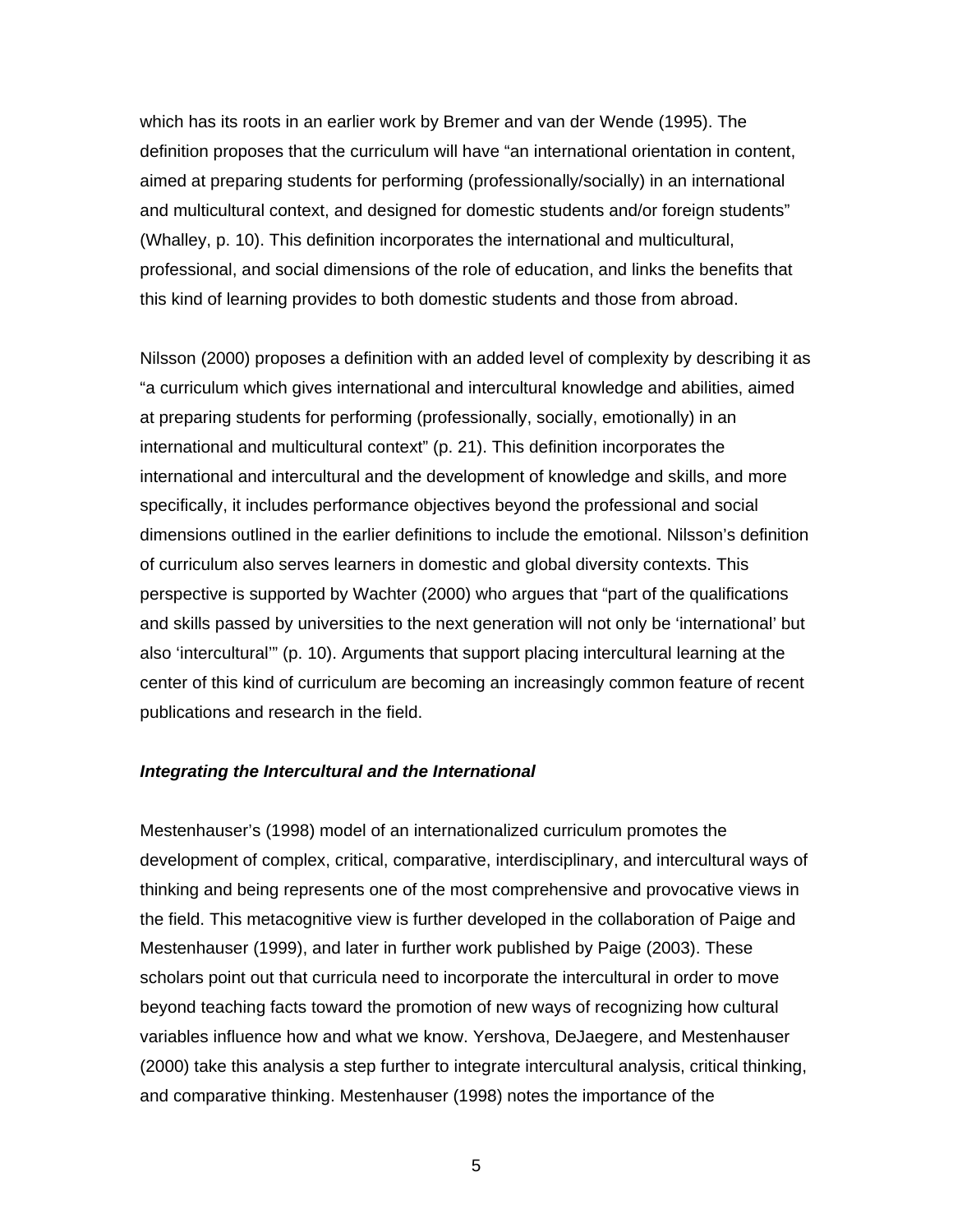development of intercultural understanding and perspectives. "Virtually every task and function of international education eventually confront the concept of culture" (p. 31). The approach to internationalization taken by some researchers (Mestenhauser, 1998, 2000, Paige and Mestenhauser, 1999) is transformative in how it attempts to create a new consciousness on campuses and is referred to by Paige and Mestenhauser (1999), and Paige (2003) as an 'internationalized mindset'. They define this mindset as "a way of constructing knowledge that recognizes the significance of cultural variables and understands education itself as a cultural phenomenon" that uses "interdisciplinary thinking" (Paige and Mestenhauser, 1999, p. 501) to understand the global forces at work in shaping the world.

How to best develop intercultural competence as part of the internationalization process is problematic. Teekens (2003) argues that curricula need clearly defined objectives to develop intercultural learning. She has been critical of past practices which simply placed diverse groups of learners together with hopes of some intercultural learning emerging from the contact. This view is echoed by Otten (2003), who acknowledges the centrality of the intercultural to international education, and who argues that intercultural competence does not simply occur as a result of placing students in diverse or international educational contexts, but must be consciously prepared for and delivered. The above perspectives of Teekens and Otten regarding the need for an intentional integration of intercultural learning in the curriculum is supported by research by Gordon Allport (1954) who created the concept of the Contact Hypothesis to describe how contact with dissimilar others does not necessarily lead to intercultural learning and outlined four conditions that need to be present for reducing intergroup prejudice. This has been modified by recent research by Pettigrew and Tropp (2000), who investigated the elements of how "optimal contact situations" (p. 111) should look and be created. The fact that contact between individuals or groups coming from different cultures does not necessarily lead to culture learning or appreciation was also discussed by Bennett (1993) who explained that it is not merely enough to be in the vicinity of intercultural experience, but that one must have a consciousness of the experience. Well-planned curricula provide the constructs for such a consciousness to develop.

Recent work at the University of Southern Australia provides examples of how an institution can undertake an on-going internationalization effort that is interdisciplinary,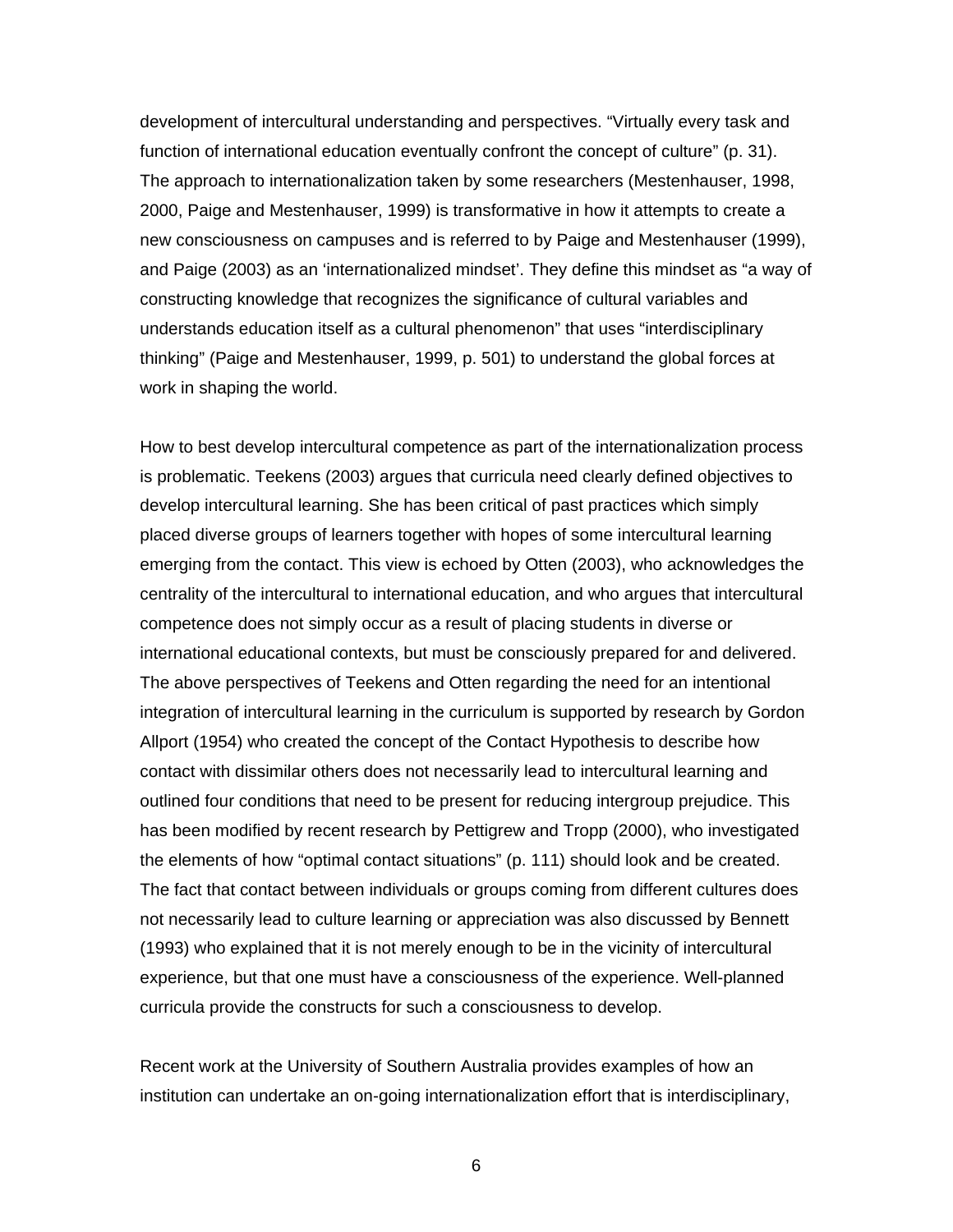intercultural and transformative in its approach. Leask (1999, 2001) reported on a process that was undertaken to bring about convergence of both the administrative as well as the academic practices of that university. In this conceptualization, intercultural competence played an important role. In the words of Liddicoat (2004), a researcher from that institution, internationalization:

needs not only deal with newly arriving students from other places, but also with local students who bring their own language, culture and identity to the learning context and who equally need to be able to respond productively to the cultural contexts in which they now find themselves (p. 71).

This approach places intercultural competence as the central outcome for all participants, whether international or domestic students, faculty or staff.

Recently, Crichton, Paige, Papademetre, and Scarino (2004) produced a comprehensive work that integrates intercultural perspectives into curriculum and pedagogy. The work outlined intercultural development as an essential learning outcome and benefit for both domestic and international diversity. They argued that all students (and faculty) need to develop the intercultural mindset and skillset as part of their experience at the university. This study presented a set of five principles supported with some detailed approaches that could be used in the design of curriculum and pedagogical approaches taken.

### *Models of the Internationalized Curriculum*

A variety of models have been conceptualized to help designers plan and evaluate internationalized curricula. Recent work by Bell (2004) studied how faculty attitudes towards culture were reflected in how they designed and spoke about curricula. Bell's "Spectrum of Acceptance of Internationalizing Curriculum" is a four-stage model that adapts Ellingboe's (1998) six-stage measure of attitudes toward this sort of initiative. Both of the models by Ellingboe and Bell were heavily influenced by Bennett's (1993) Developmental Model of Intercultural Sensitivity (DMIS). They incorporate Bennett's conception of an ethnorelative divide between an ethnocentric and ethnorelative perspective into their designs. Ellingboe's six stages were more strictly tied to the six stages of the DMIS than the four stages proposed by Bell (2004).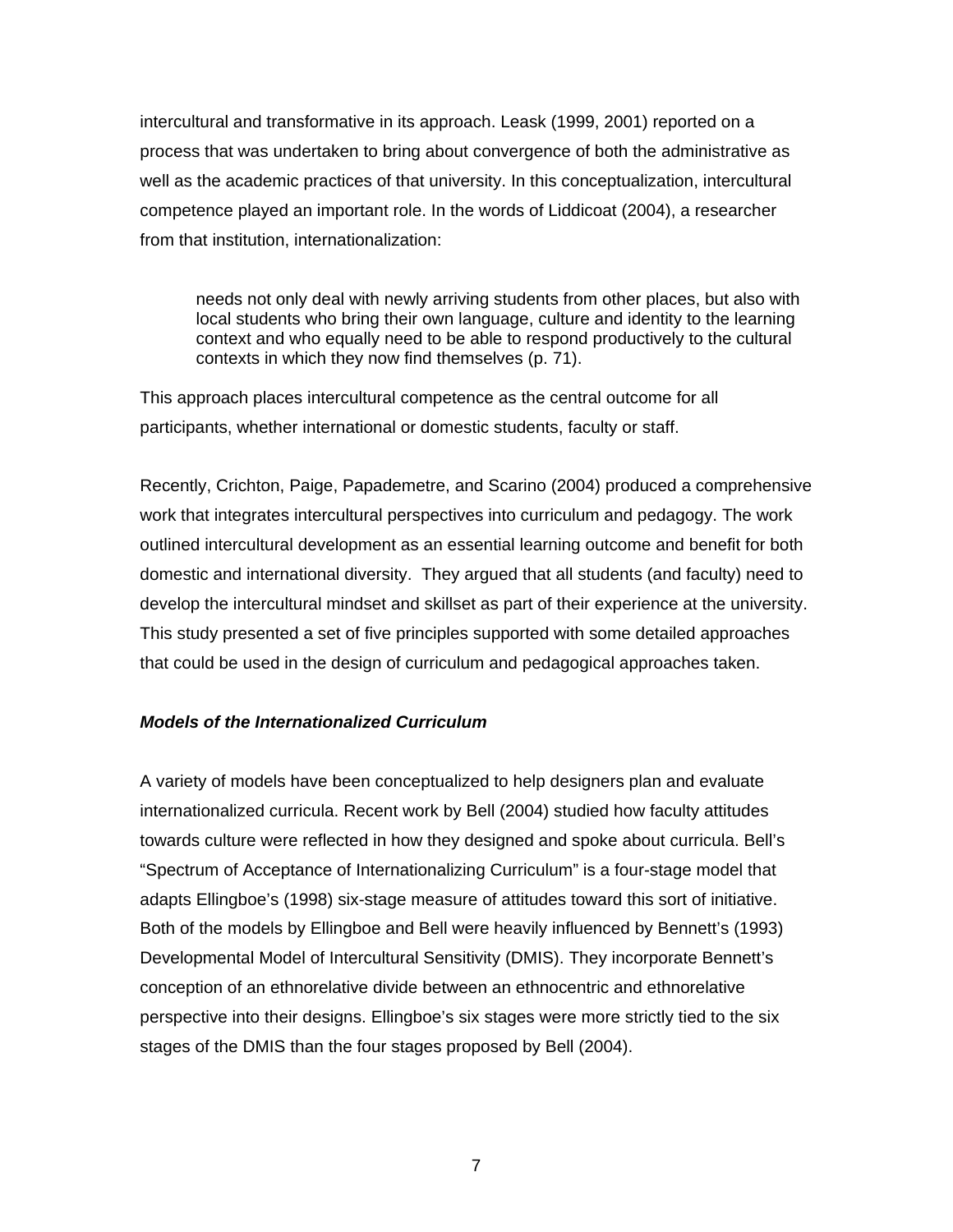Morey (2000) incorporates a multicultural education model developed by Kitano as a way of viewing the curricular change process in the context of international education. She conceptualizes this process "in terms of levels of transformation rather than as a static outcome" (p. 28). The model developed by Kitano has three stages or categories, moving from a status quo perspective referred to as "Exclusive" to a second "Inclusive" stage and finally a "Transformed" stage (p. 30). The model effectively focuses on both international and domestic diversity as important components of the curriculum.

A model that complements Morey's is Bond's (2003) "Approaches to Internationalizing the Curricula" (p.8). Bond based her design on the thinking of Mestenhauser (1998) and Banks (1999), proposing a three-stage model that described curricular reform approaches on a scale from "Add-on" to "Infusion" to "Transformation." Add-on referred to a curriculum that simply added new international content "from a culture other than one's own" (p. 7). This approach is the least complex. Bond explains how an infused curriculum is more systematic, begins to change content and assignments, and integrates more diverse content into the core fabric of the course which represents the most common approach. Finally, she observed that a transformational approach is less common because of how it works to change faculty and students in "fundamental ways" in how they "think about the world and their place in it" (p. 8).

#### **Faculty, Curriculum and Instruction**

#### *Faculty's Central Role*

Faculty is acknowledged in the literature as the group most responsible for internationalizing the curriculum. Bond (2003), after reviewing the literature and conducting surveys of Canadian higher education, concluded that there was consensus among faculty that curriculum falls into their domain of responsibility. This is echoed by Teekens (2000), who took the perspective a step further by incorporating not just the content of curriculum, but also the act of teaching as a central feature. She affirms, "It is the lecturer who is the core player in the process. It is her or his teaching that ultimately determines the results in the international classroom" (p. 30).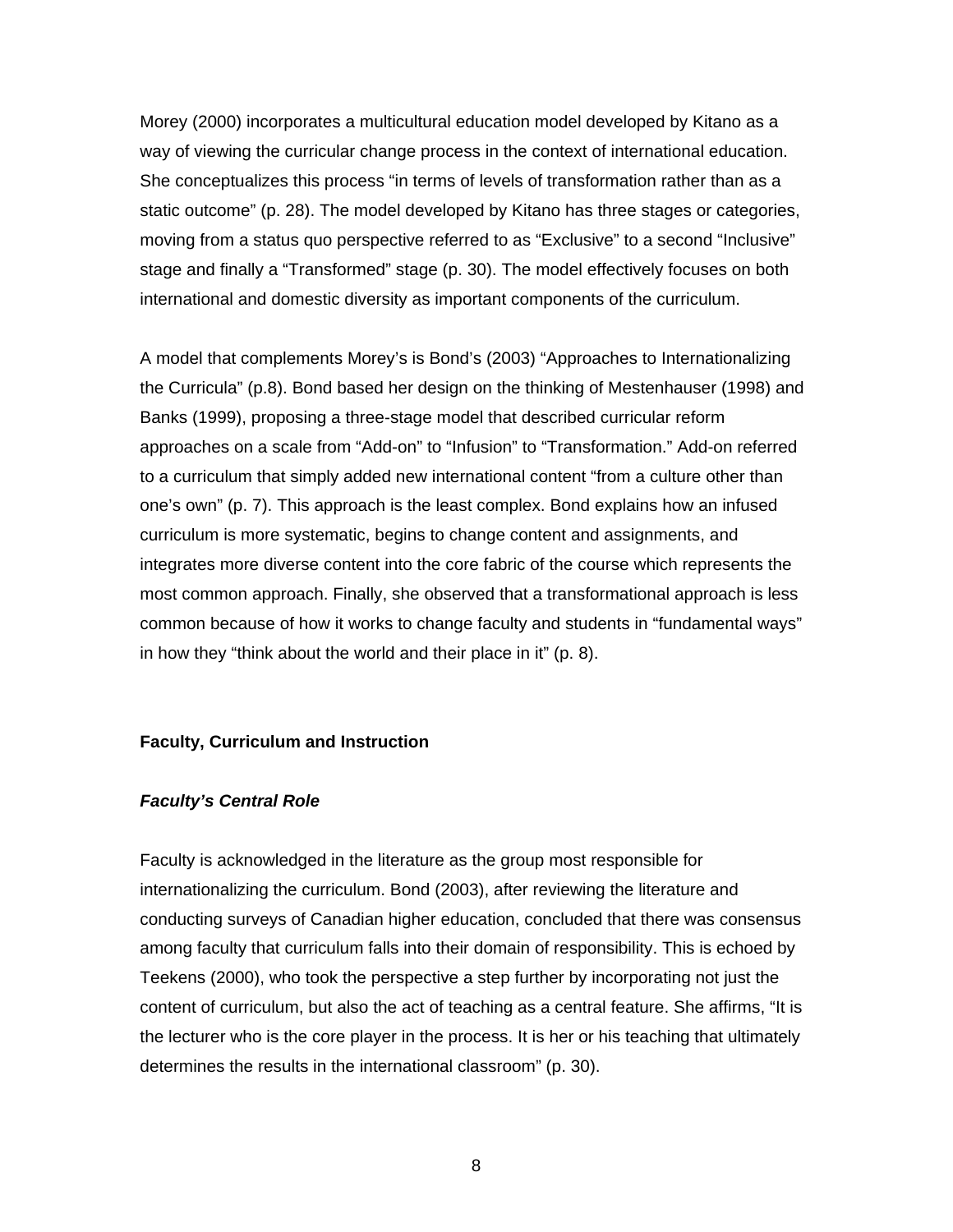Paige (2003) asserts that faculty can model the kind of knowledge, values, and behaviours that the "international mindset" (p. 58) promotes, but that "parochialism, ethnocentrism and disinterest in international learning" (p. 58) are also possible. Paige's observation regarding faculty preparation raises the issue of who is teaching the teachers to embody and do the work required. Mestenhauser (2000) notes that faculty often expect students to experience and be capable of skills they themselves do not possess. He asks the questions of "how to teach the teachers" and how can international and intercultural knowledge "be integrated with the disciplinary knowledge" (p. 33). Faculty creates this curricular content as they teach their courses, and so the development of each individual faculty member is central to the success of these efforts.

#### *Content and Instruction*

As the above discussion demonstrates, internationalizing the curriculum incorporates both content and pedagogy. Paige and Mestenhauser (1999) refer to this approach as one that emphasizes the learning process and is reflected in various ways in the work of Paige (2004a), Crichton (2004), Bell (2004), Teekens (2003), Morey (2000) and Maidstone (1996). All noted the integration of content and pedagogy as central to the success of this approach to education. Researchers such as Teekens (2003) and Nilsson (2003) describe the importance of developing outcomes for learners that are both cognitive and attitudinal (affective). This was developed further in works by Otten (2000) and Paige (1993), who emphasized that integrated intercultural and international learning outcomes need to develop learners' cognitive, affective, and behavioral domains.

Four researchers, Liddicoat (2004), Paige (1993, 2004a), Leask (1999) and McKellin (1998) took the above discussion a step further and discussed the importance of sequencing in course design. McKellin discussed how transformation demands fundamental changes in teaching and Liddicoat, in particular, discussed the implications that decisions about teaching and learning have on faculty and learners. Paige (2004a) elaborated on his earlier work (Paige, 1993) and presented a way for faculty to integrate Bennett's (1993) DMIS as a means to identify learner characteristics and needs, and then plan and sequence learning activities based on the developmental needs of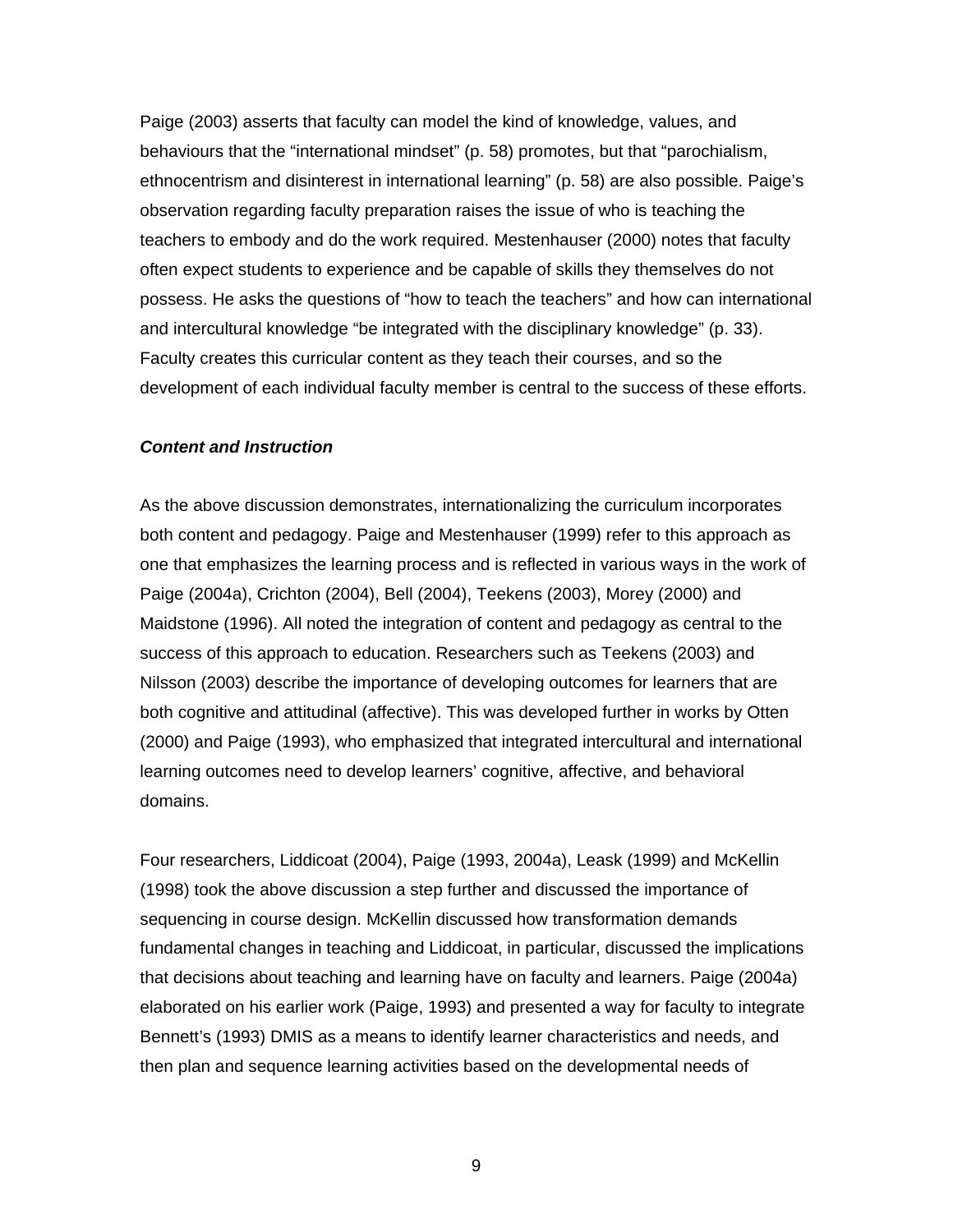learners. This will be discussed in relation to training design in greater depth later in this section.

### *Faculty Resistance to Change*

As noted earlier, faculty play a central role in the redesign of the curriculum. Morey (2000) highlights the importance that motivation plays in developing the changes in expertise and values that faculty need to develop. The national cultures of institutions as well as their disciplinary cultures are contexts that faculty are challenged to become aware of and transform.

Maidstone (1996) acknowledges the resistance of faculty to the kinds of changes discussed by stating that, "Faculty typically understand their discipline or field, and teach it the way they themselves were taught. Transformations of consciousness do not, therefore, come about easily" (p. 37). This kind of shift in consciousness may not be for all individuals, or occur to all faculty members at the same time. Mestenhauser (1998) notes this pessimistically, observing that these kinds of transformations of national and disciplinary thinking were "unlikely to be taken into account by the mainstream" (p. 21). Nonetheless, he maintains hope that changes are indeed possible and that they will eventually take place as a result of ongoing, well-planned and executed efforts.

## *Designing Training for Developing Faculty Intercultural Competence*

The earlier discussion of the nature of internationalized curriculum incorporated the idea that integrating the intercultural and international in curriculum and instruction can be transformative. Paige (1993, 1996), and Paige and Martin(1996) discuss the decidedly transformative nature of intercultural learning and the implications for the leaders (facilitators, teachers, trainers) responsible for the design, planning, and delivery of this kind of learning. Paige (1993, 1996) provides a comprehensive set of trainer competencies that cover the knowledge, skills, and program design and execution dimensions for anyone leading a group of learners through an intercultural learning program. This was considered from the perspective of ethics in intercultural development by Paige and Martin (1996), who argued that because of the risks involved in intercultural learning, trainers or teachers must be highly skilled in dealing with what comes up for learners in the process of a lesson or an activity. Paige and Martin affirm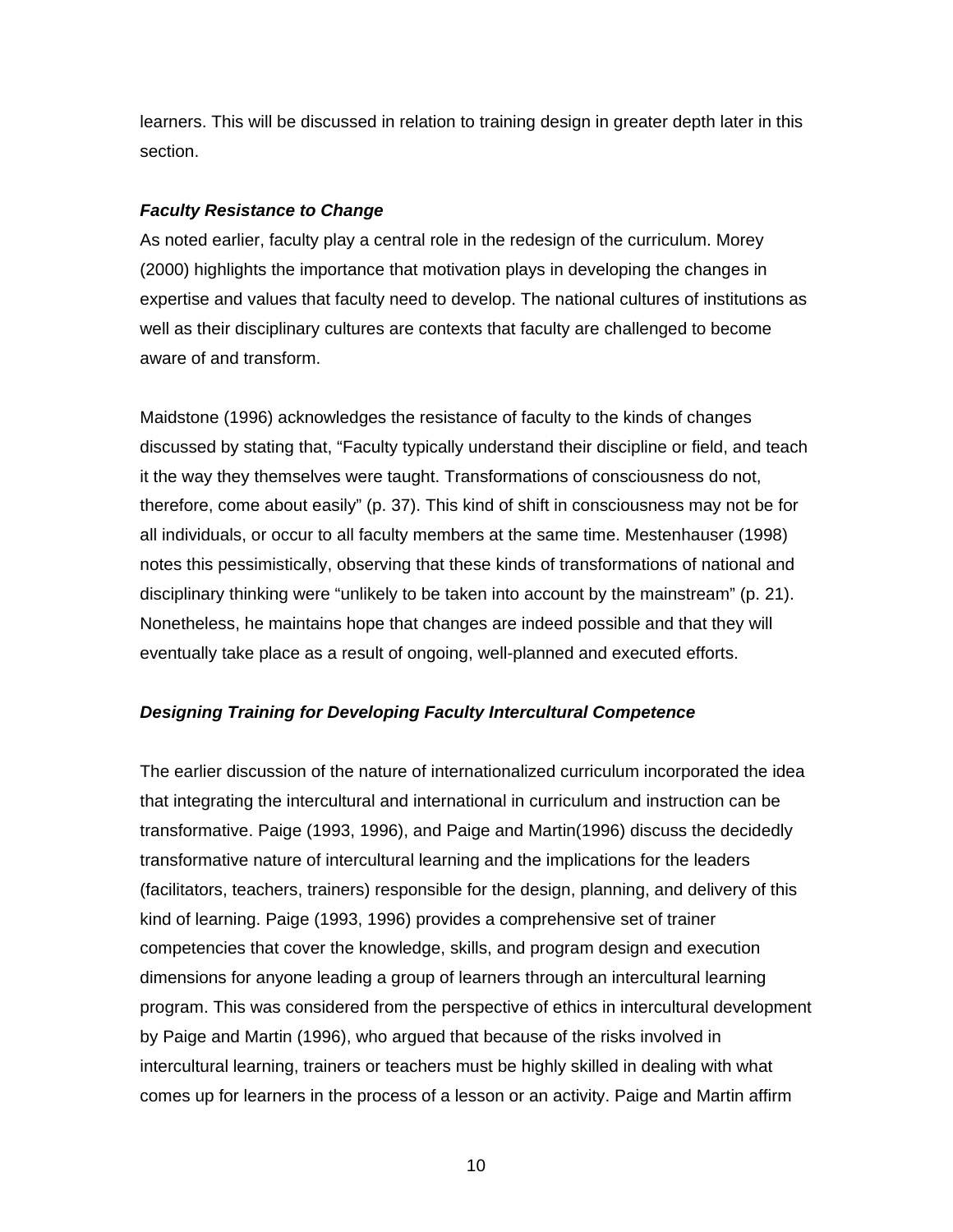that intercultural learning is "potentially threatening to the learner because it challenges existing and preferred beliefs, values, and patterns of behavior" (p. 46). They argue that a trainer or teacher who has the knowledge, skills, and experience necessary can better design and conduct programs that will result in positive intercultural learning outcomes.

Recent scholarship by Bennett and Bennett (2004) integrates international and domestic approaches to designing and conducting intercultural training using frameworks such as the Developmental Model of Intercultural Sensitivity (DMIS) to explain how this can be achieved. This is also emphasized in J. M. Bennett's (1993) framework for assisting trainers and teachers to conceptualize appropriate levels of challenge and support in both the content and process dimensions of their program. As noted earlier, the framework conceptualized by M. J. Bennett (1993) can be used to assess learners and design intercultural programs appropriate to their developmental stage. The Developmental Model of Intercultural Sensitivity (DMIS) is a six-stage scheme that identifies where individuals fall along a scale moving from ethnocentrism to ethnorelativism. Individual stages of intercultural sensitivity on the DMIS can now be assessed using an instrument known as the Intercultural Development Inventory (IDI). This resembles the approach discussed earlier, regarding work at the University of Southern Australia, that integrates intercultural learning in a way that develops intercultural competence for both internationally and domestically diverse contexts (Crichton et al., 2004). Bennett and Bennett use a "constructivist approach to the definition of culture to a related developmental approach to understanding cultural identity and intercultural competence" (p. 147). They explain how the DMIS can be used with current research into identity development to design training that promotes the development of intercultural competence in international and domestic contexts.

Bhawuk and Triandis (1996) produced a model of Intercultural Expertise Development, that suggests an uncomplicated scheme for mapping how theory and experience could be combined in an intentional way to bring about intercultural expertise. They describe a progression through four stages including: Lay, Novice, Expert, and Advanced Expert. Individuals progress as a result of lived experience, the study of intercultural theory, and participation in behavioral training. The model represents an acknowledgement of the importance of lived experience in helping learners develop intercultural competence by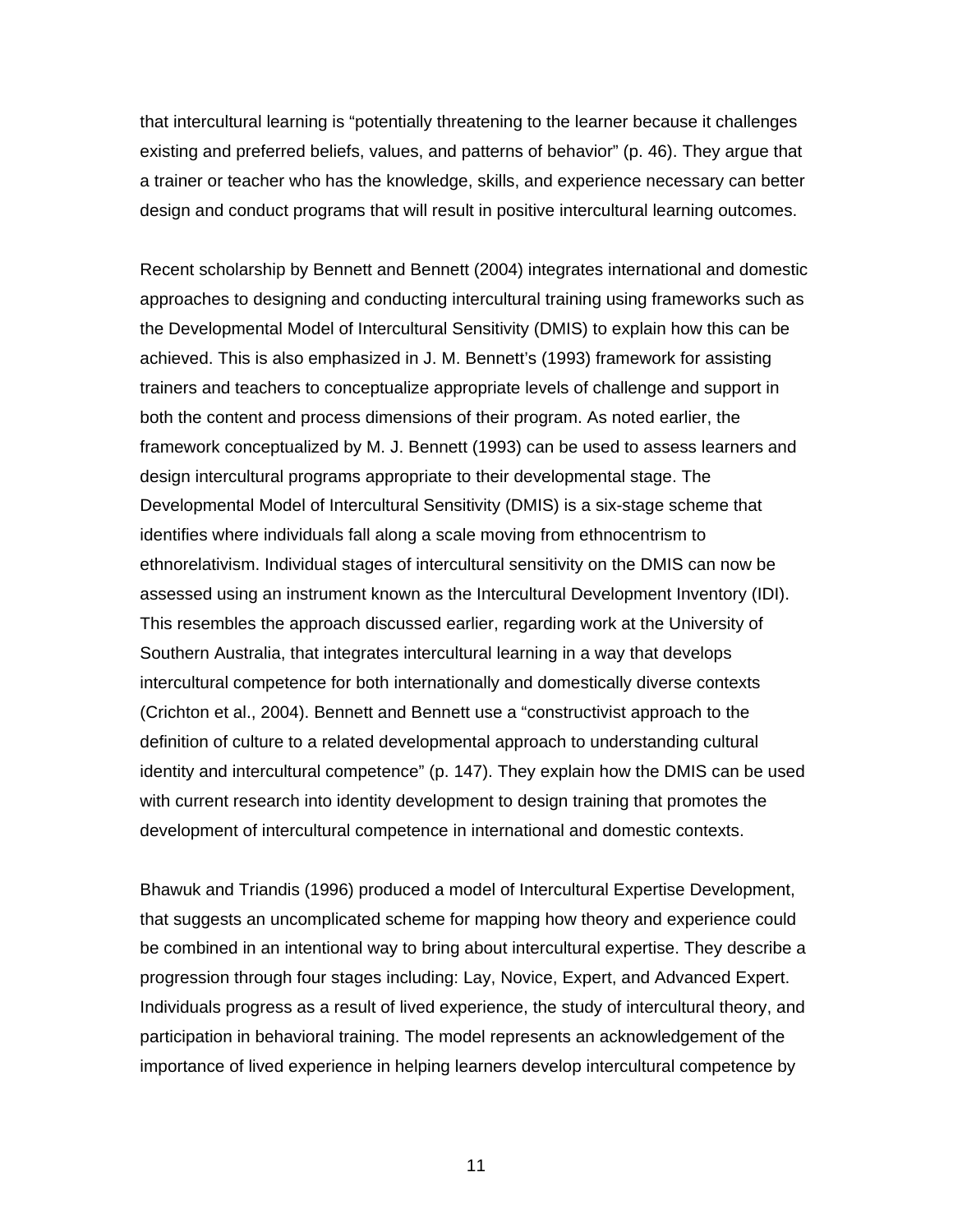incorporating the cognitive dimensions of intercultural learning into affective and behavioral learning domains.

These researchers placed emphasis on the importance of appropriate selection and sequencing of materials, concepts, and activities to realize the best outcome for learners. Paige (2004b), in his analysis of thirty-five instruments used in intercultural training, discusses the application of the IDI to training design, the assessment of personal development of participants, overcoming participant resistance, and bridging theory to practice. He found the IDI to be an effective instrument to integrate into intercultural training programs.

Two researchers from outside of the intercultural and internationalization field (Mezirow, 2000; Cranton, 1994, 2002) provide useful perspectives related to transformative adult learning. To these researchers, transformation represents a shift in how learners make meaning involving the questioning and reforming of previously held frames of reference. Mezirow, likely the best known of the transformative learning theorists, defines transformative learning as the:

process by which we transform our taken-for-granted frames of reference (meaning perspectives, habits of mind, mindsets) to make them more inclusive, discriminating, open, emotionally capable of change, and reflective so that they may generate beliefs and opinions that will prove more true or justified to guide action (pp. 7-8).

Leask (1999) concurs that faculty need to develop their abilities when she affirms that teaching staff need "to develop new knowledge, skills, attitudes and values" (p. 2) in order to create and deliver an internationalized curriculum. Leask invited faculty to reflect on how they think about teaching and learning. This was also a position taken by Otten (2003), who noted that internationalizing content and teaching demands faculty to reflect on "the implicit cultural patterns of the entire didactic interaction" and that this included "the selection of course content and material, design of classroom setting and teaching material, communication with students, and the role of teachers" (p. 20). While it is not clearly attributed in the work of Otten, Leask's thinking on the role of reflection as part of faculty development was influenced by the work of Schon (1987) who identified the use of reflection as an important practice for practitioners of complex tasks such as teaching.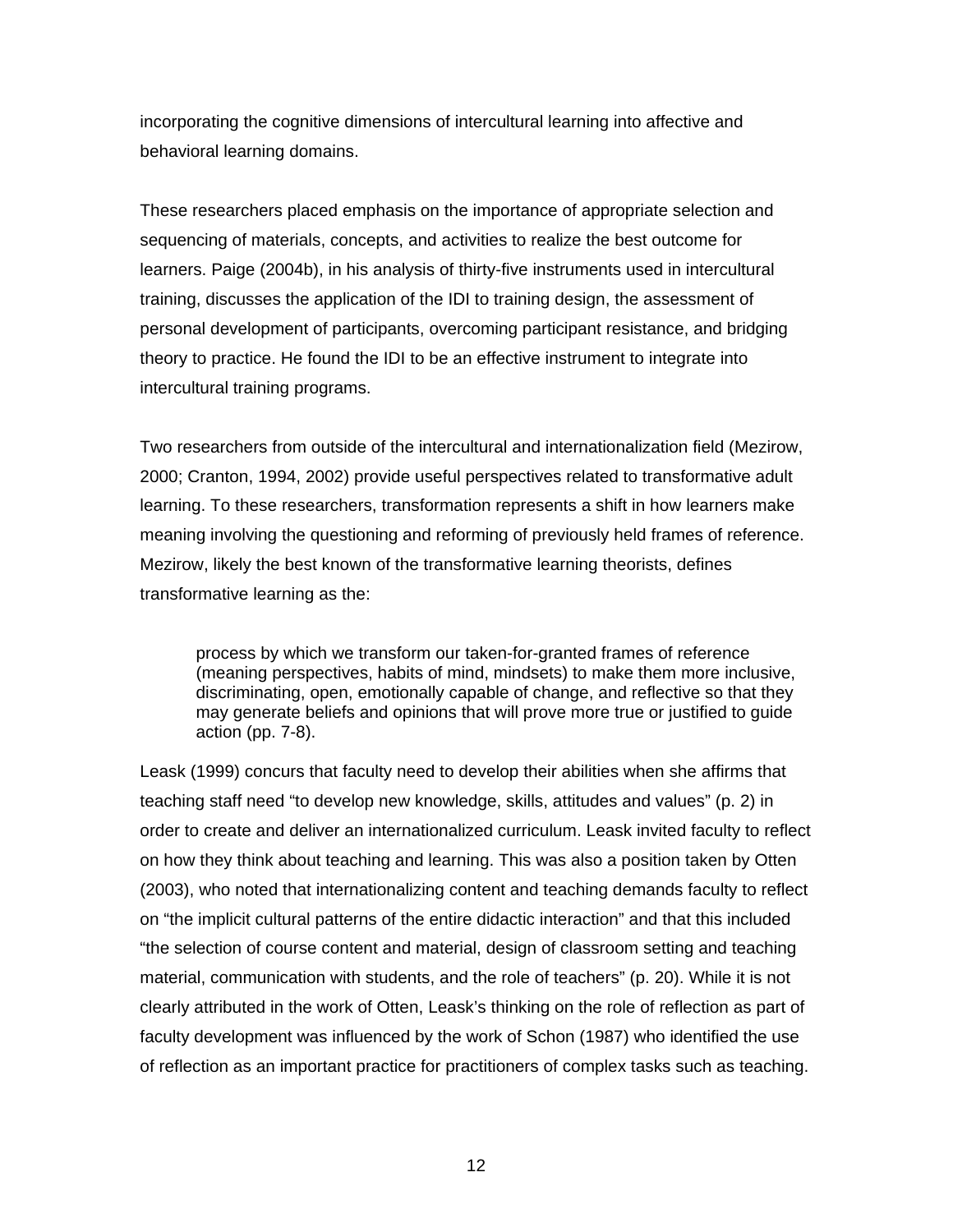A flexible model for faculty curriculum redesign that facilitates faculty efforts to integrate newly developed intercultural perspectives into a redesigned curriculum can be found in a successful example produced at McGill University. The workshops are intended to help faculty redesign their course curricula and instructional approaches. The design was refined over a period of ten years and was published by Saroyan and Amundsen (2004). This approach is interdisciplinary and consistent with the integrative, comparative, and interdisciplinary thinking proposed in the internationalizing the curriculum literature by Mestenhauser (1998). It integrates an innovative use of concept mapping with interdisciplinary groups of faculty as a central dimension of its design. The structure is flexible and has the potential to be combined with a program that develops intercultural sensitivity so that intercultural dimensions can be incorporated into a faculty member's curriculum redesign.

### **Malaspina University-College's Faculty Development Program**

### *Program Overview*

The *Internationalizing the Curriculum* faculty development project implemented at Malaspina University-College placed intercultural competence at the center of its design. As a result, it followed principles laid out in the previous section and incorporated the Developmental Model of Intercultural Sensitivity as its core framework for selecting, sequencing and facilitating sessions that would best meet the developmental needs of the faculty participants.

In general, the project's multi-stage design (figure 2) moved from topics and methods that were relatively safe for participants to those that were increasingly challenging and demanding on a personal and professional level. As a demonstration of this principle, the first three-hour session was designed to appeal to a large audience by focusing on how teachers could better understand and interpret the cultural behaviors of their multicultural student body. The session was offered three times to over sixty faculty and introduced participants to how culture influenced student behaviors and expectations by providing some introductory theoretical frameworks that faculty could then apply to their own classrooms. This initial three-hour session also introduced the core concept of the central role played by the 'self that teaches' which subsequently influences teaching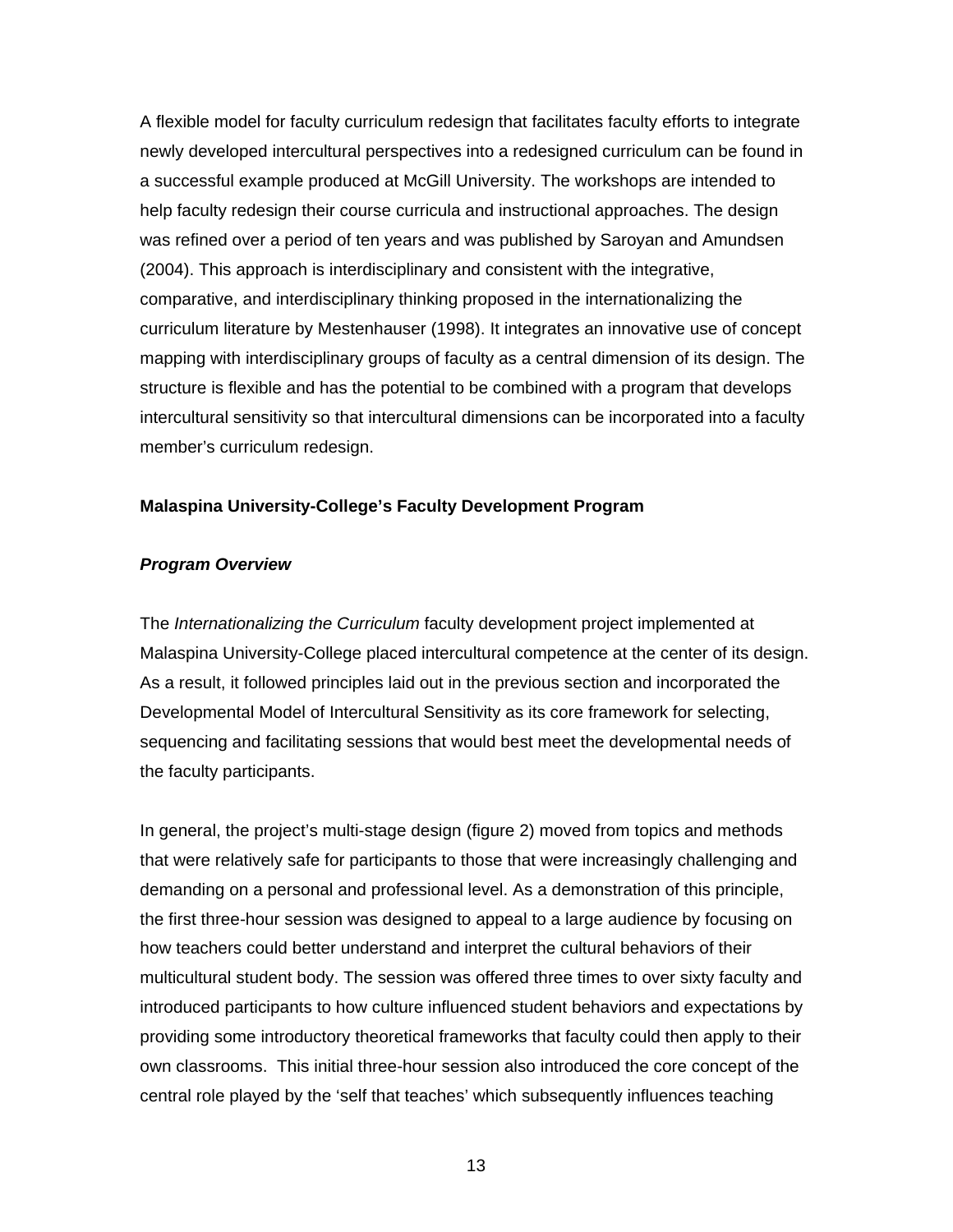practices and the development of course curriculum. This model was termed the 'Three Pillars of Internationalization' (figure 1). It is important to note that the session was not designed to challenge faculty to deeply investigate how their own assumptions and cultural conditioning influenced what they were experiencing but only to introduce these concepts that were further explored in subsequent sessions.



THREE PILLARS OF INTERNATIONALIZATION

Figure 1 – The Three Pillars of Internationalization

Participants from this first session were then provided with the opportunity to apply for one of the ten spaces in the *Internationalizing the Curriculum* three-day retreat. The retreat was based on the application of a transformative design that encouraged faculty to look at how their level of intercultural competence influenced their capacity to interact with and teach an internationally and domestically diverse student body, incorporate various intercultural perspectives, and feel competent designing a curriculum and using/selecting materials that integrate intercultural and international learning objectives.

The retreat was preceded by one-on-one Intercultural Development Inventory (IDI) consultations to review each participant's assessment results in order to enable them to gain insights into their own intercultural development and what they wanted/needed to work on in the sessions to follow. The IDI results were also used to help the project planners with the design and facilitation of the retreat to ensure it met with faculty needs. The retreat design was then sequenced into three parts. The first two days focused on the development of intercultural competence through the integration of activities that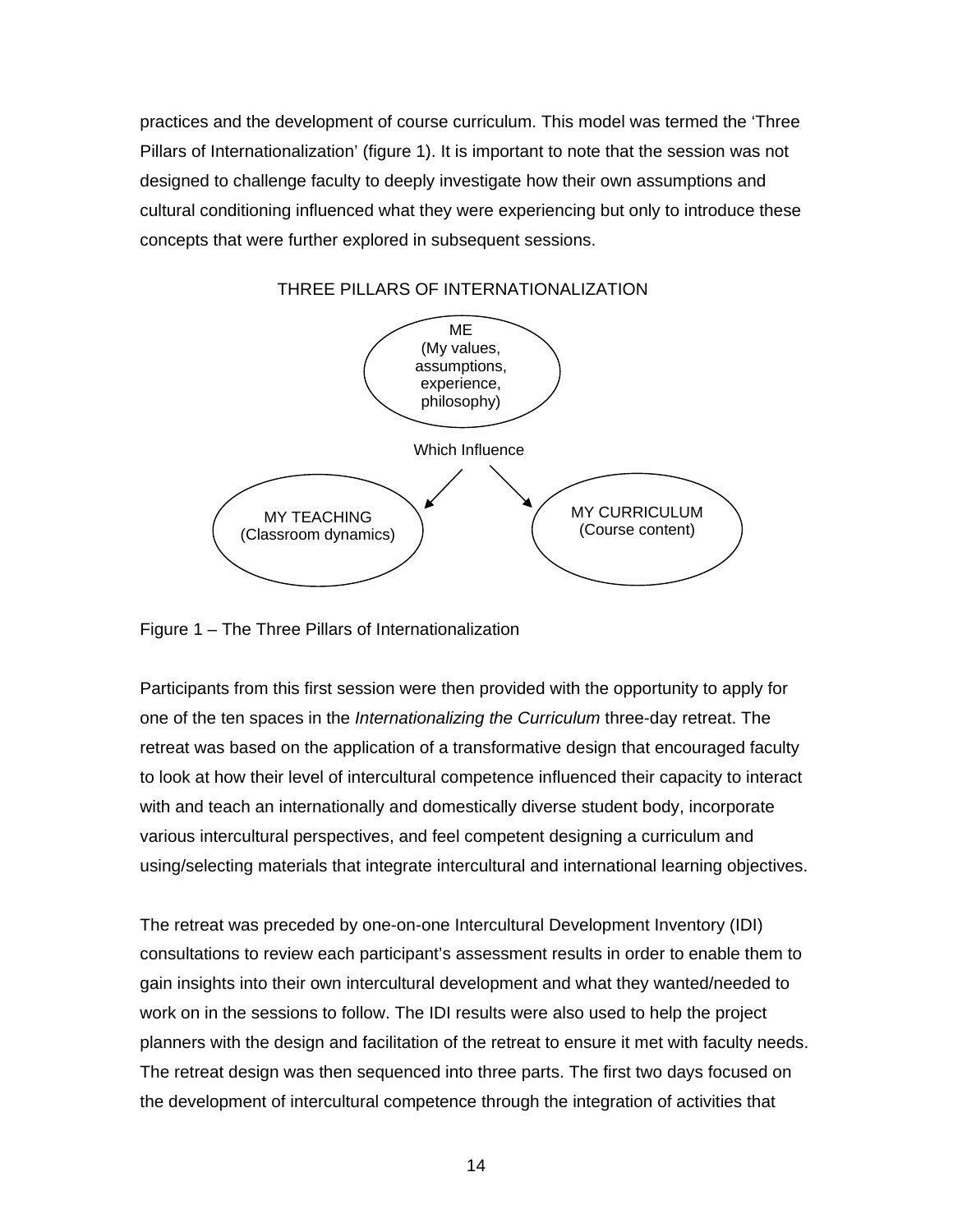helped participants better understand the design and potential areas of redesign for a course curriculum they wanted to internationalize.

The first two days were then followed by a two week interval to allow faculty to reflect on and integrate the principles explored during the retreat to the design of their new curriculum and to notice any changes in their teaching practice. During the third day of the retreat, these designs were presented and faculty received constructive peer feedback on each of their designs. The final stage of the development initiative occurred six months following the last day of the retreat when faculty participated in a focus group session to discuss the results of their participation in the year-long development initiative.

|                                 |                                                                                                                            | Day 1                    | Day 2                                          | Day 3                                                                      |
|---------------------------------|----------------------------------------------------------------------------------------------------------------------------|--------------------------|------------------------------------------------|----------------------------------------------------------------------------|
| Apply to<br>$3$ -day<br>retreat | וחו<br>administration<br>and<br>individualized<br>consultations<br>(Meetings<br>scheduled to<br>meet faculty<br>schedules) | <b>The</b><br>curriculum | Teaching<br>practices<br>and the<br>curriculum | Participant<br>presentations<br>and peer<br>feedback<br>Session<br>closing |
| <b>March</b>                    | April                                                                                                                      | May                      | May                                            | <b>End of May</b>                                                          |
|                                 | Feb.-                                                                                                                      |                          |                                                | Interculturall<br>Self and the                                             |

# OVERVIEW OF THE COMPLETE PROGRAM

Figure 2 – Sequencing of Faculty Development Program

# **Internationalizing the Curriculum – Results**

# *Procedure*

A focus group interview was conducted six months following the last phase of the faculty development program with five of the nine participants who participated in the initiative. The purpose of the focus group was to gather faculty input on the extent to which their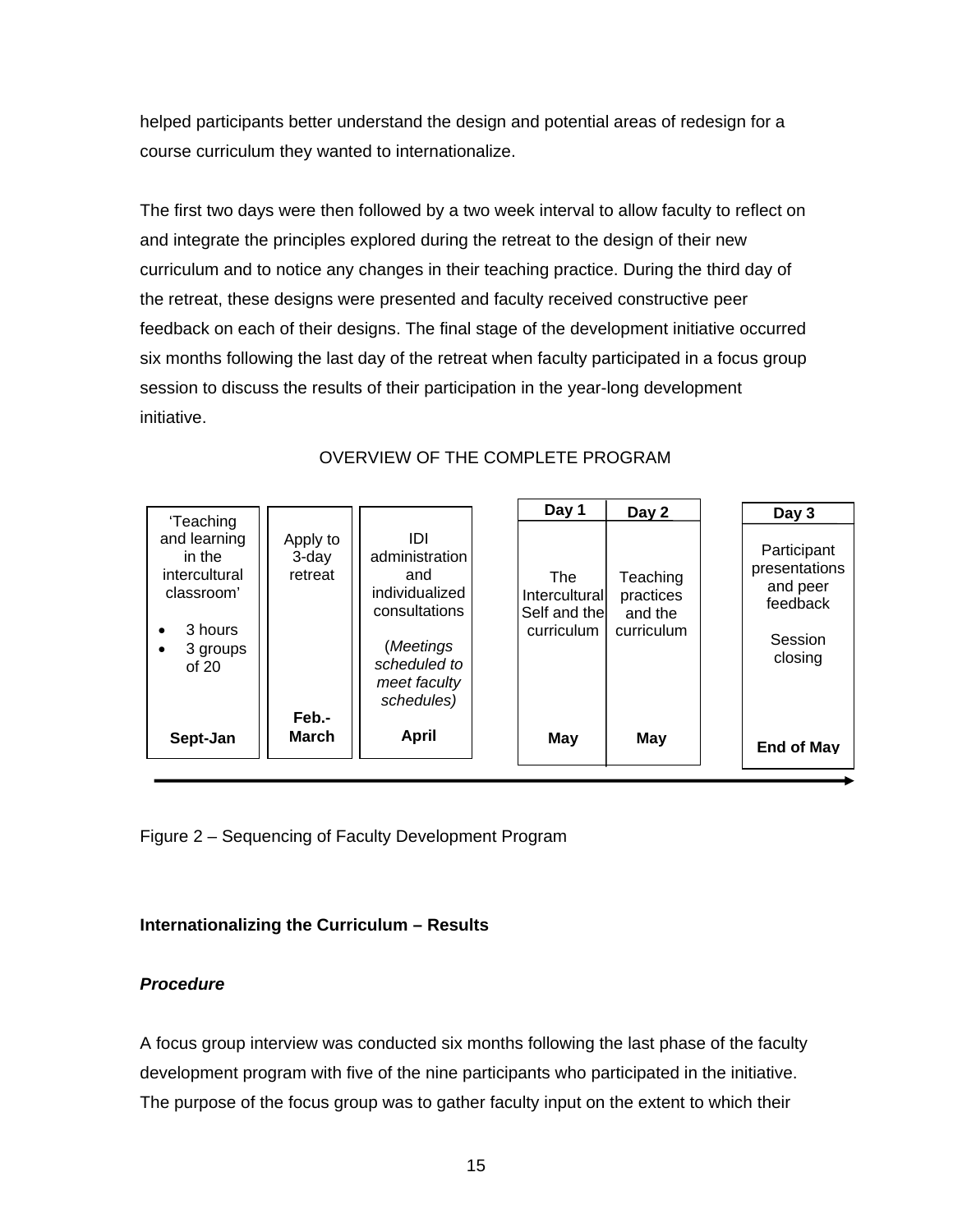intercultural sensitivity and their ability to teach an internationalized course had changed as a result of participating in the year-long process and how this was reflected in the design and delivery of their curriculum. The questions asked during the two hour session were formulated to elicit responses in each of these areas.

### *The Focus Group as a Qualitative Method of Inquiry*

The focus group interview was chosen as the primary method of data collection in order to determine participants' perceptions, feelings and attitudes as they related to their involvement in the development initiative. This approach facilitated the creation of a more dynamic social interaction process that provided the researchers with the opportunity to observe and hear participants talk about their experience as individuals and as a group. Indeed, the aim was to capture the lived experience of faculty in relation to their participation in the year-long process without attempting to quantify the extent of the change or personal transformation that occurred on a measurable scale. The use of this qualitative interview method was also intended to create "a fine-textured understanding of beliefs, attitudes, values and motivations in relation to the behaviours of people in particular social contexts" (Gaskell, 2000, p. 39). The 'social context' which represents the focus of this study was comprised of faculty members, the individual learning process leading to the development of their internationalized curriculum and the resulting interactions with their students as they delivered the course with new content and an adapted approach.

### *Results*

The focus group discussions revealed that intercultural sensitivity and participants' perception of their overall ability to deliver an internationalized course had increased as a result of participating in the faculty development program which enabled them to develop the necessary attitudes, skills and knowledge.

### *Individual Change Reflected in Teaching Practices*

Every member found that their approach to teaching had been impacted by the thought process and reflections they had started as a result of participating in the program.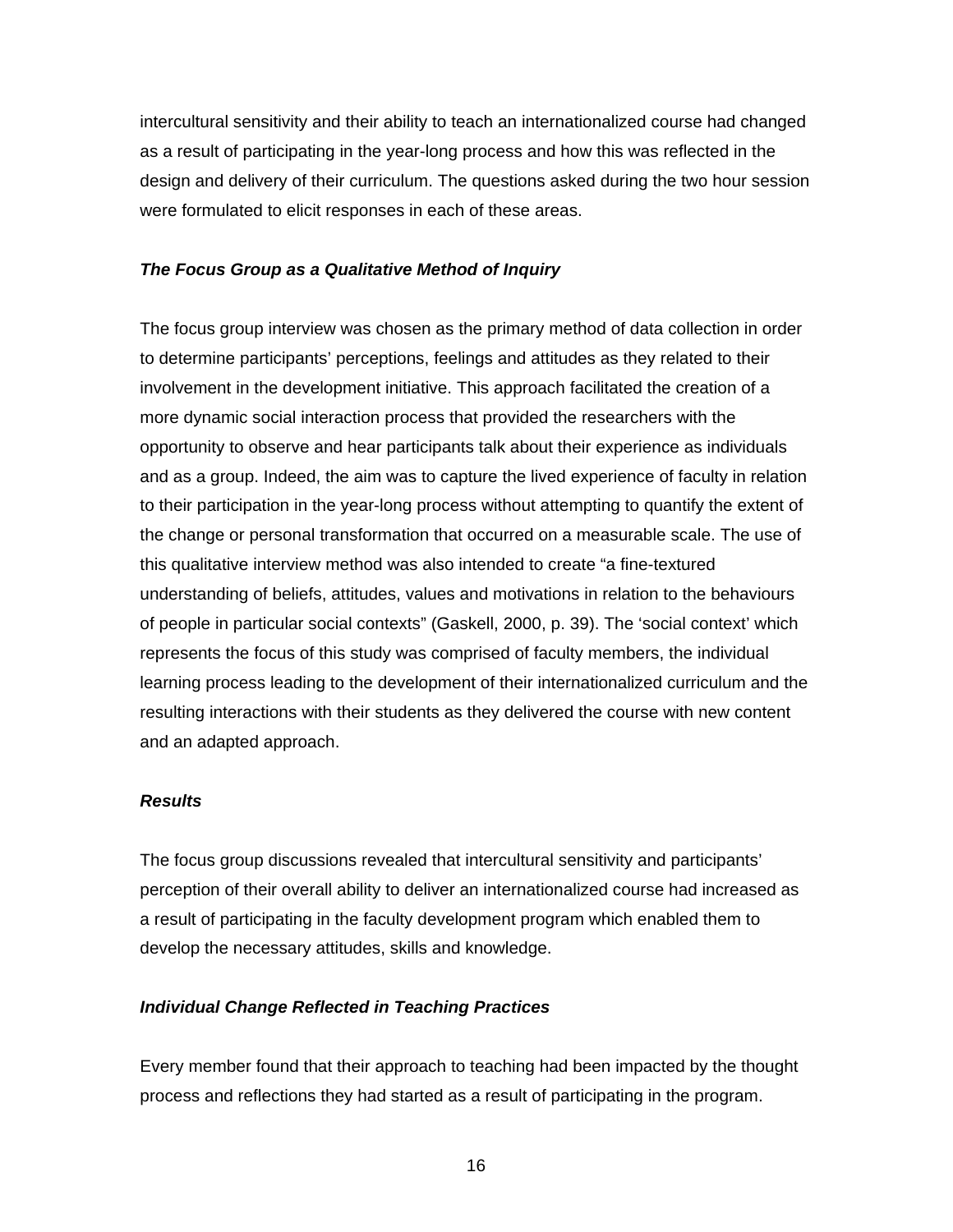When reflecting on the changes that occurred for them on a personal level, participants in the focus group concurred in their view that internationalizing the curriculum was an ongoing personal development process:

*The more you practice this, the more comfortable you become simply opening up the classroom to experiential learning on a cross-cultural basis.* 

*I think this whole development process of internationalizing as well as just improving ourselves as teachers on all the various levels is an interpersonal interaction process. No matter what, people who don't want to improve are typically the ones who hide themselves the farthest away from interactions with others. For me personally, I need to go through this process with people that are at different levels to help me keep going, keep the energy up but I greatly appreciate that we were together with all the different perspectives here.* 

*The thing about 'internationalizing the curriculum' is that we're talking about something that seems to be third party but in effect it forces people to take a look at themselves. If you were to set up a workshop and say "Hey guys let's get together and talk about our teaching biases", you'd get zero attendance but when you talk about internationalizing the curriculum, it gets around to the same issue.* 

### *Outcomes for Students*

With an increased individual awareness of their own underlying beliefs, values and attitudes, faculty incorporated different approaches to delivering their courses which was clearly reflected in the resulting classroom dynamics. Every participant confirmed the importance of making the differing values and assumptions guiding individual behaviour (including their own) explicit, which in turn increased students' ability to identify the impact of these variables on classroom dynamics and team dynamics as they completed their group projects. This shift in teaching practices also changed the process of learning that occurred in the classroom as exemplified by the following statements:

*I've always been focussed on inclusion and I realized through this process that I was almost too focussed on inclusion and the 'sameness' of us all. Even though I've always*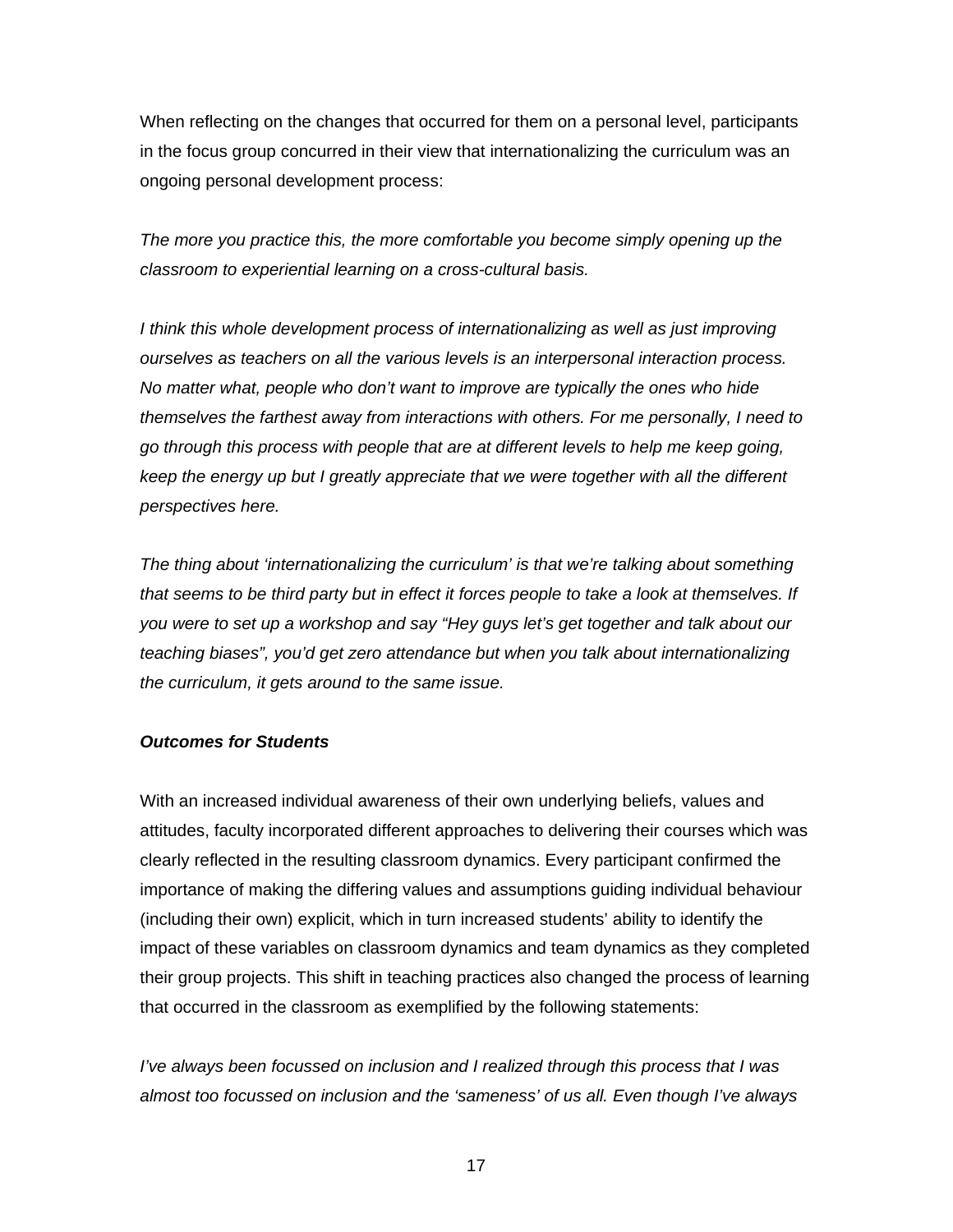*understood that people have different beliefs and values, I didn't realize that I wasn't looking as deep as I should have been as to how those beliefs and values play out in the classroom and what my expectations are for students, particularly students from different cultures.* 

*It probably increased the level of conflict, and I'm viewing conflict in a positive way. So it's made the class more lively, more energetic.* 

*The course was goal-oriented. Now, people are introducing other variables from their cultural perspective.* 

*I probably paid more attention to the process this time around. I've made a conscious effort of being more process-oriented with less emphasis on the marks.* 

*One of the things I have noticed is that socially, students are interacting more, especially in our program where no one culture is dominant.* 

One participant also captured learning from a student perspective and presented feedback from students which demonstrated how the internationalized course had challenged students' beliefs and assumptions, encouraged them to think from different perspectives and left them better equipped to articulate their beliefs and values.

## *New Perspectives on Internationalization*

When asked how they would now define an 'internationalized curriculum' as a result of participating in the development initiative, faculty formulated definitions which clearly placed the intersection of the intercultural with the international as a central component of their perspective:

*An international curriculum is one which has seamless connections to all the different cultures in the world and is transparent if there are particular cultural biases where before it used to be built in and assumed.*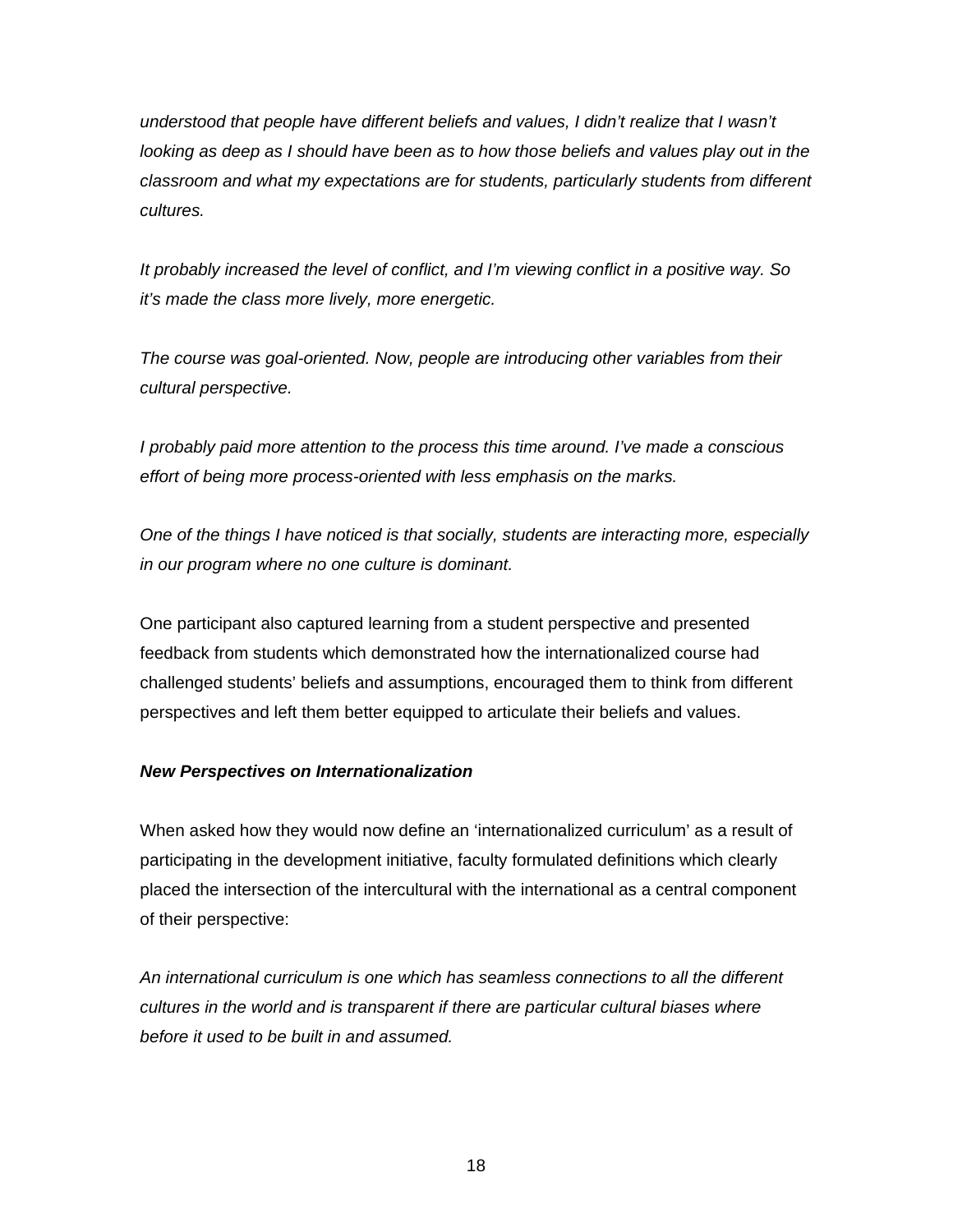*It is sensitivity, awareness and curiosity about differences and challenging ethnocentric views of the word so it creates a broader understanding of how we are, where we are.* 

*It's looking at the same topic, seeing differently, and all being right depending on our background, viewpoints and perspective. Context provides that.* 

*I think one of the things it provides learners is an opportunity to challenge their beliefs, values and assumptions and engage them in an exploration that might take them to places that they never expected.* 

When asked about the relationship between 'international' and 'intercultural' components of an internationalized course, participants clearly placed the intercultural aspects of delivering the course at the forefront:

*The theme that came up for me very strongly last spring is that internationalizing means standing between nations, the one you come from, and the one you're going to or dealing with and respecting and understanding them as two different places. I tend to see culture as a different thing than nation but I also tend to see them as bound up together.* 

*Nations are lines on a map and culture is about the rules of how to operate. For me, trying to understand and being sensitive to those rules is an important piece.* 

*International is an arbitrary state/country divided by lines on a map. Intercultural is the shared beliefs, behaviours, assumptions that basically define how a bunch of folks hang out together in organizations.* 

### *Next Steps in the Development Process*

When asked what the next steps were for them as individuals and as a group, all participants agreed on the importance of continuing to meet to share their ongoing learning and insights and to further the development of their skills and knowledge in the field. A few participants shared their increased desire to travel abroad and some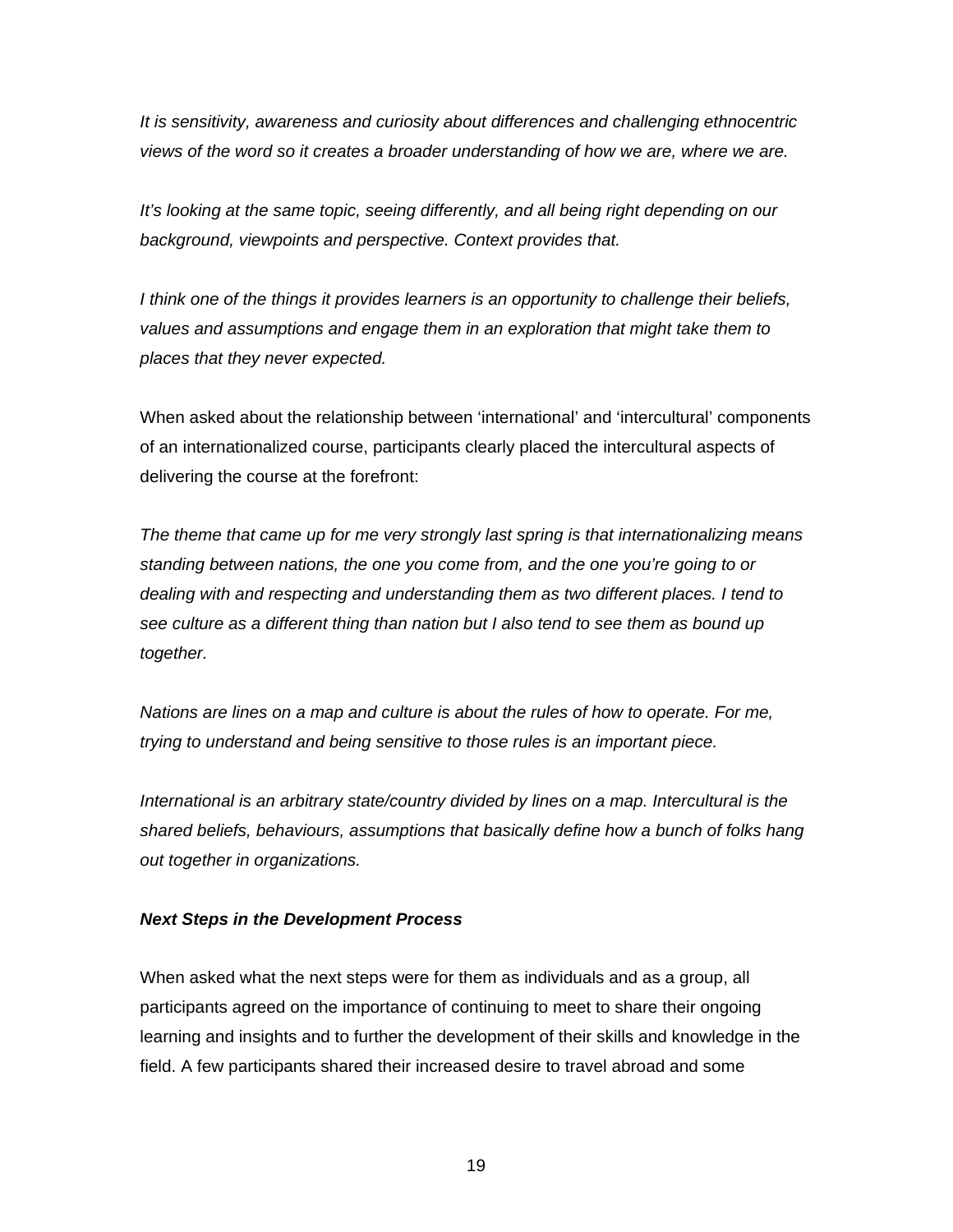members had already made plans to do so by participating in a faculty exchange initiative.

*I'd like to follow-up again in 6 months or a year or at some point just to see where people are at and to share again. Personally, I think we have a role in promoting this to other faculty and encouraging other people to participate in these experiences.* 

*I've just scratched the surface. That's what I feel like. I've got an increased awareness and sensitivity and curiosity about it. So for me, the next steps are to continue that on my own to get a better understanding of it. What's that's done is really change my reading. And the other piece is going on a trip to Indonesia. So that's going to broaden my exposure. It's built up a whole new way of looking at things. As my learning deepens, I'm going to take it to the classroom. I'm not sure what that's going to look like yet but I'm going to take it to the classroom.* 

*I think it's taking this information and sharing it with others to help them become aware of the influence of our culture on learning and that for myself it's to go deeper and go down these different avenues which I'm not sure any of those are yet.* 

*For me, I find it hard to not think that the next thing for me is to travel some more and get reaffirmed in the particularities of cultures.* 

*With regards to what's next with this project, if other people are going to follow, I hope there will be more for us. People often see it as a 'one of'. Don't toss us out of the Petri dish yet!* 

## **Conclusions**

The intercultural and transformative focus of the faculty development program implemented at Malaspina University-College was intended to provide faculty with the tools to integrate intercultural perspectives into the redesign and delivery of their curriculum through the development of each individual's level of intercultural sensitivity. Based on focus group results and discussions with faculty members through the course of the year-long development process, the researchers have found that this model can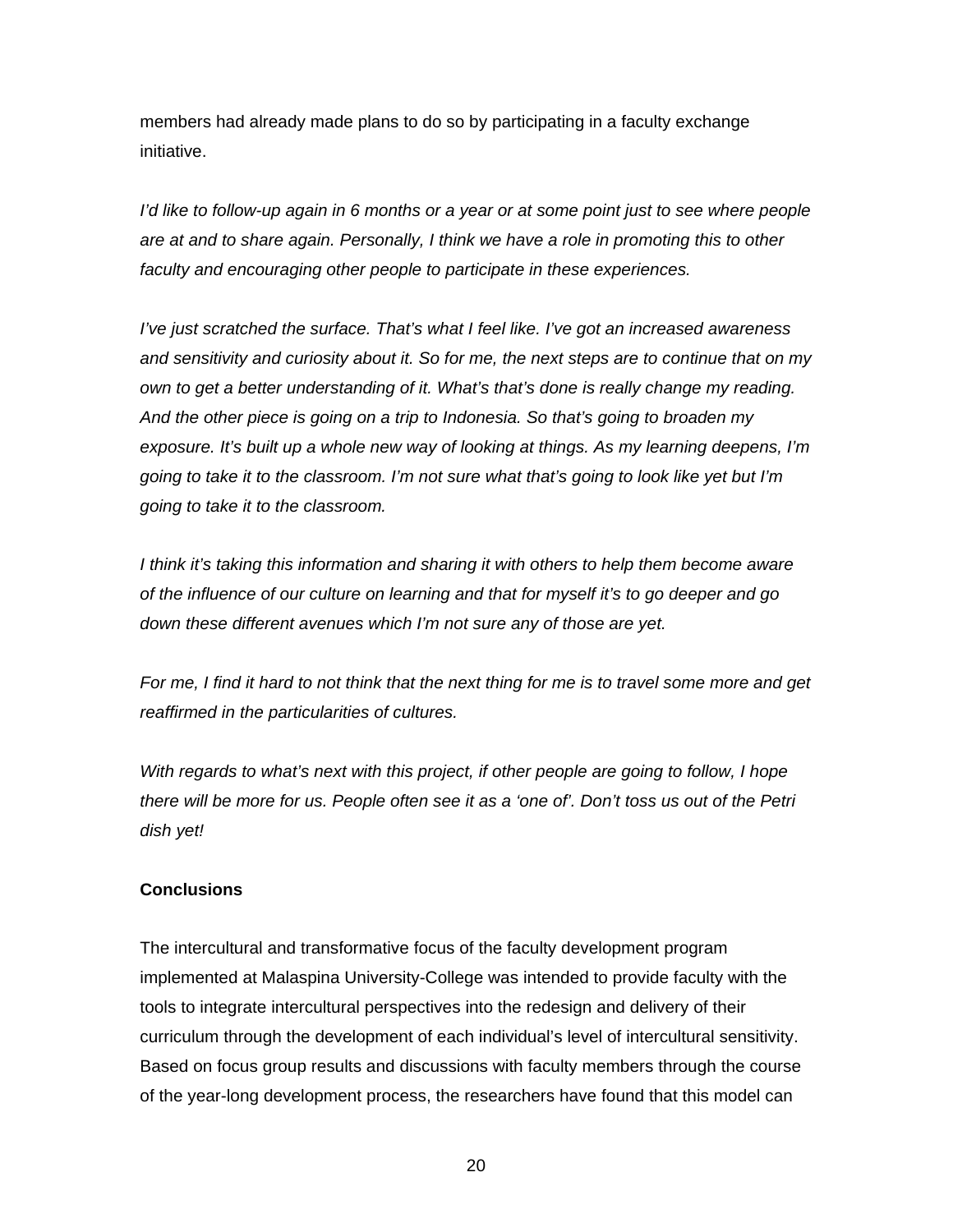be very useful for other institutions embarking upon initiatives to internationalize their curriculum that go beyond 'infusion' or 'add-on' approaches.

The design and implementation of our development program will continue to be refined as we gather additional input from faculty on its effectiveness. Further exploration of the long-term impacts on faculty's ability to successfully deliver an internationalized curriculum is required to gain a better understanding of the transformative effect of our proposed approach at the individual level and at the wider institutional level.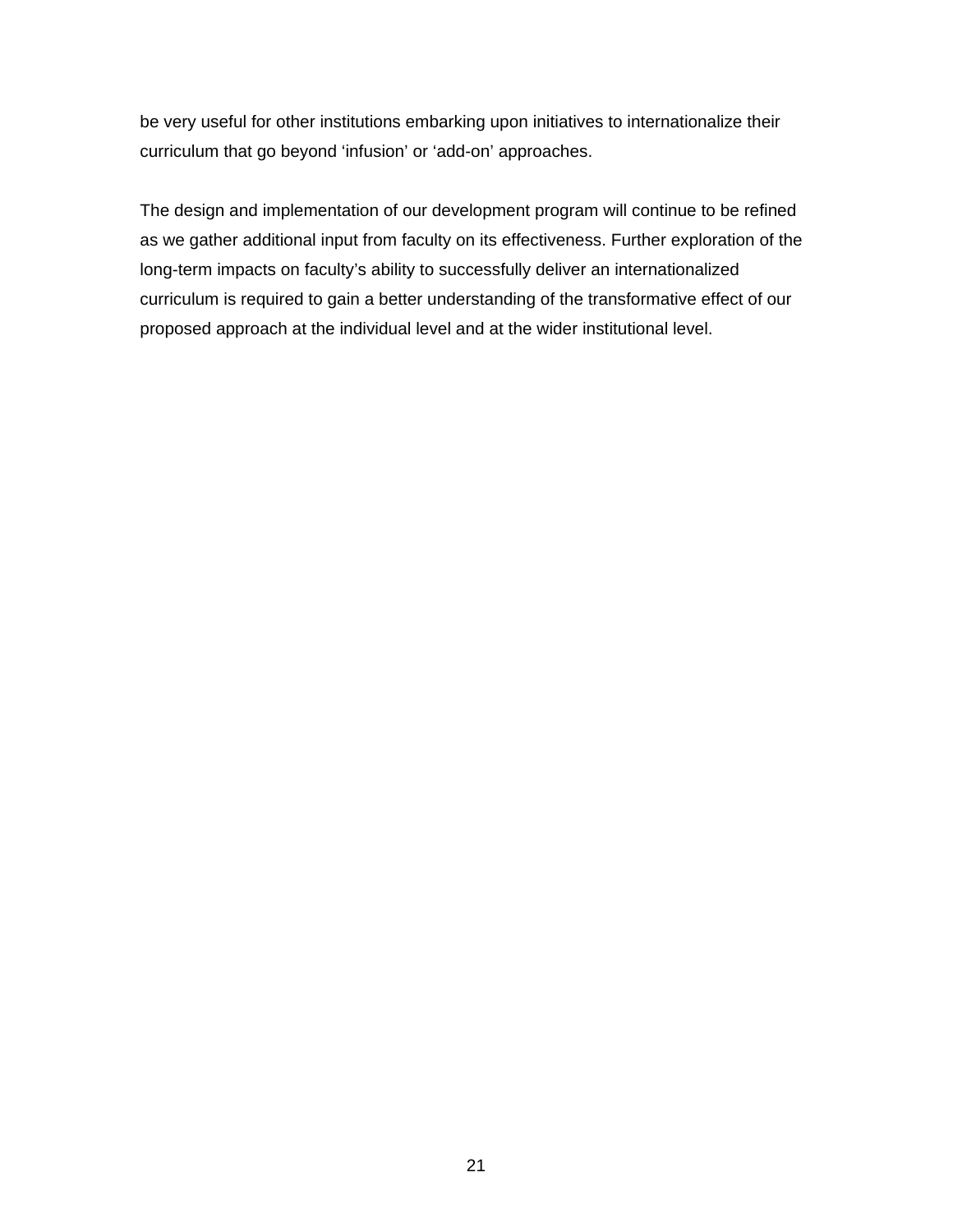#### REFERENCES

Allport, G. W. (1954). *The nature of prejudice*. Reading, MA: Addison-Wesley.

Banks, J. (1999). *An introduction to multicultural education.* Boston, MA: Allyn and Bacon.

Bell, M. (2004) *Internationalizing the higher education curriculum – Do you agree?* Retrieved May 20, 2005 from <http://herdsa2004.curtin.edu.my/Contributions/RPapers/> P036-jt.pdf.

Bennett, J. M. (1993). Modes of Cross-Cultural Training: Conceptualizing Cross-Cultural Training as Education. *International Journal of Intercultural Relations* (IJIR) 102), 117- 134.

Bennett, J. M., & Bennett, M. J. (2004). Developing intercultural sensitivity: An integrative approach to global and domestic diversity. In D. Landis, J. M. Bennett, & M. J. Bennett (Eds.), *Handbook of intercultural training* (3rd ed., pp. 147-165). Thousand Oaks, CA: Sage.

Bennett, M. J. (1993). Toward ethnorelativism: A developmental model of intercultural sensitivity. In R. M. Paige (Ed.), *Education for the intercultural experience* (pp. 21-71). Yarmouth, ME: Intercultural Press.

Bhawuk, D. P. S., & Triandis, H. C. (1996). The role of culture theory in the study of culture and intercultural training. In D. Landis & R. S. Bhagat (Eds.), *Handbook of intercultural training* (2nd ed.*,* pp. 17-34). Thousand Oaks, CA: Sage.

Bond, S. (2003). *Untapped resources, internationalization of the curriculum and classroom experience: A selected literature review.* Ottawa: Canadian Bureau for International Education.

Bremer, L., & van der Wende, M. (1995). *Internationalizing the curriculum in higher education: Experiences in the Netherlands.* The Hague: The Netherlands Organization for International Cooperation in Higher Education.

Cranton, P. (1994). *Understanding and promoting transformative learning: A guide for educators of adults*. San Francisco, CA: Jossey-Bass.

Cranton, P. (2002). Teaching for transformation. *New directions for adult and continuing education, 93,* 63-71.

Crichton, J., Paige, M., Papademetre, L., & Scarino, A. (2004). *Integrated resources for intercultural training and learning in the context of internationalization of higher education.* Retrieved May 17, 2005 from <http://www.unisa.edu.au/staff/grants/archive/2003-integrated-report.doc>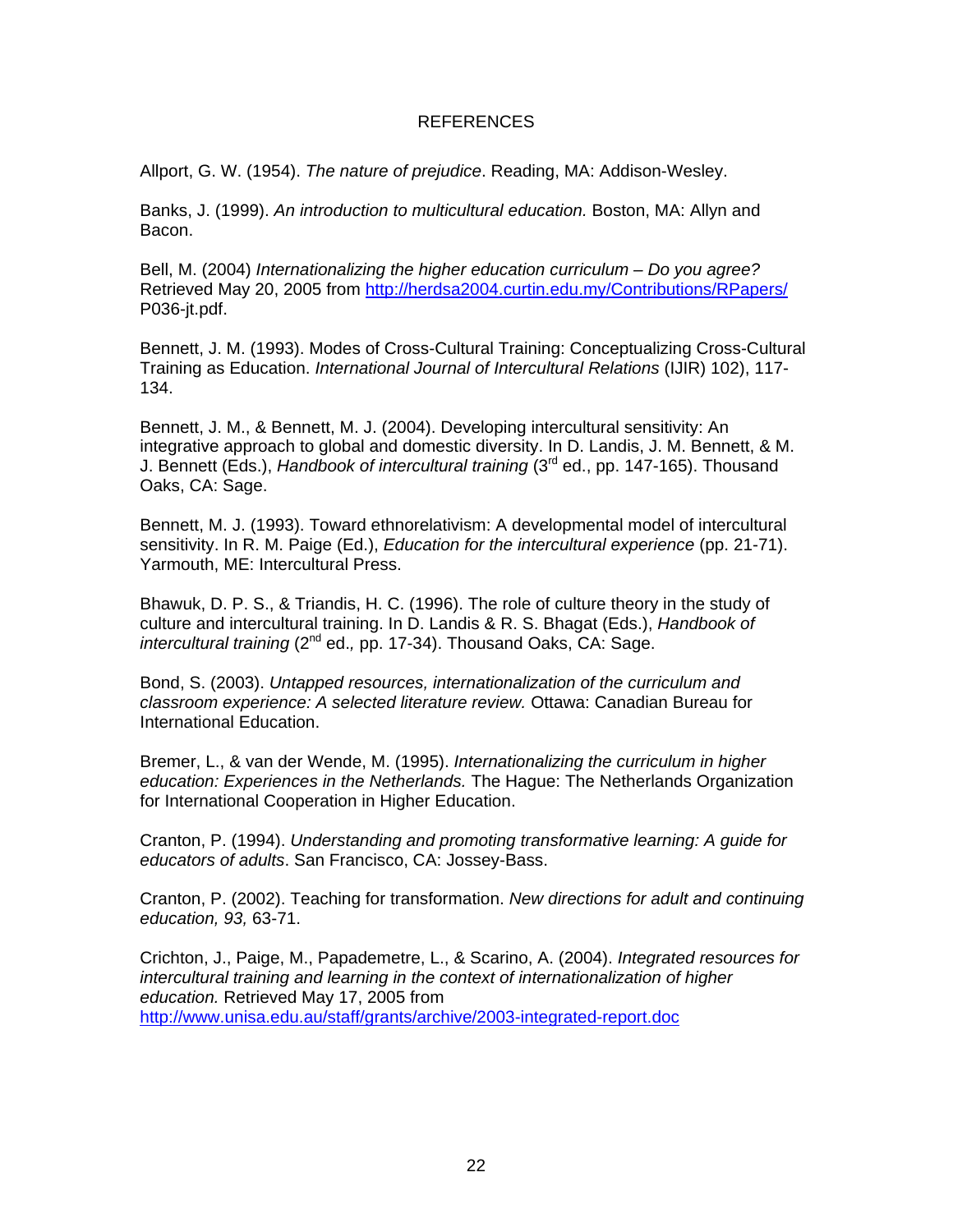Ellingboe, B. J. (1998). Divisional strategies to internationalize a campus portrait: Results, resistance, and recommendations from a case study at a U.S. university. In J. A. Mestenhauser & B. J. Ellingboe (Eds.), *Reforming the higher education curriculum: Internationalizing the campus* (pp. 198-228). Phoenix: Oryx Press.

Gaskell, G. (2000). Individual and Group Interviewing. In M. Bauer & G. Gaskell (Eds.), *Qualitative Researching with Text, Image and Sound*. London: Sage Publications.

Knight, J. (1993). Internationalization: Management strategies and issues. *International Education Magazine, 9(1),* 20-21.

Knight, J. (1994). Internationalization: Elements and checkpoints. *Research Monograph, No. 7*. Ottawa, Canada: Canadian Bureau for International Education.

Knight, J. (1997) Internationalization of education: a conceptual framework. In J. Knight & H. de wit (Eds.), *Internationalisation of higher education in the Asia-Pacific countries,*  (pp. 5-19). Amsterdam,:

Knight, J. (1999). A time of turbulence and transformation for internationalization. *Research Monograph, No. 14.* Ottawa, Canada: Canadian Bureau for International Education.

Knight, J. (2003). Updated internationalization definition. *International Higher Education*, *33,* 2-3.

Knight, J. (2004). Internationalization remodeled: Definitions, approaches and rationales. *Journal of Studies in International Education, 8(1)*, 5-31.

Knight, J., & de Wit, H. (1995) Strategies for internationalization of higher education: Historical and conceptual perspectives. In H. de Wit (Ed.), *Strategies for internationalization in higher education*. Amsterdam: European Association of International Education (EAIE).

Leask, B. (1999, October). *Internationalisation of the curriculum: Key challenges and strategies*. Paper presented at the IDP Education Australia 1999 Australian International Conference, Australia.

Leask, B. (2001). Bridging the gap: Internationalizing university curricula. *Journal of Studies in International Education, 5 (2)*, 100-115.

Liddicoat, A.J. (2004). Internationalisation as Education. In J. Crichton, M. Paige, L. Papademetre, & A. Scarino (Eds.). *Integrated resources for intercultural training and learning in the context of internationalization of higher education (pp. 70-78).* Retrieved May 17, 2005 from [http://www.unisa.edu.au/staff/grants/archive/2003-integrated](http://www.unisa.edu.au/staff/grants/archive/2003-integrated-report.doc)[report.doc](http://www.unisa.edu.au/staff/grants/archive/2003-integrated-report.doc)

Maidstone, P. (1996). *International literacy: A paradigm for change: A manual for internationalizing the curriculum*. Victoria, British Columbia: Centre for Curriculum, Transfer and Technology.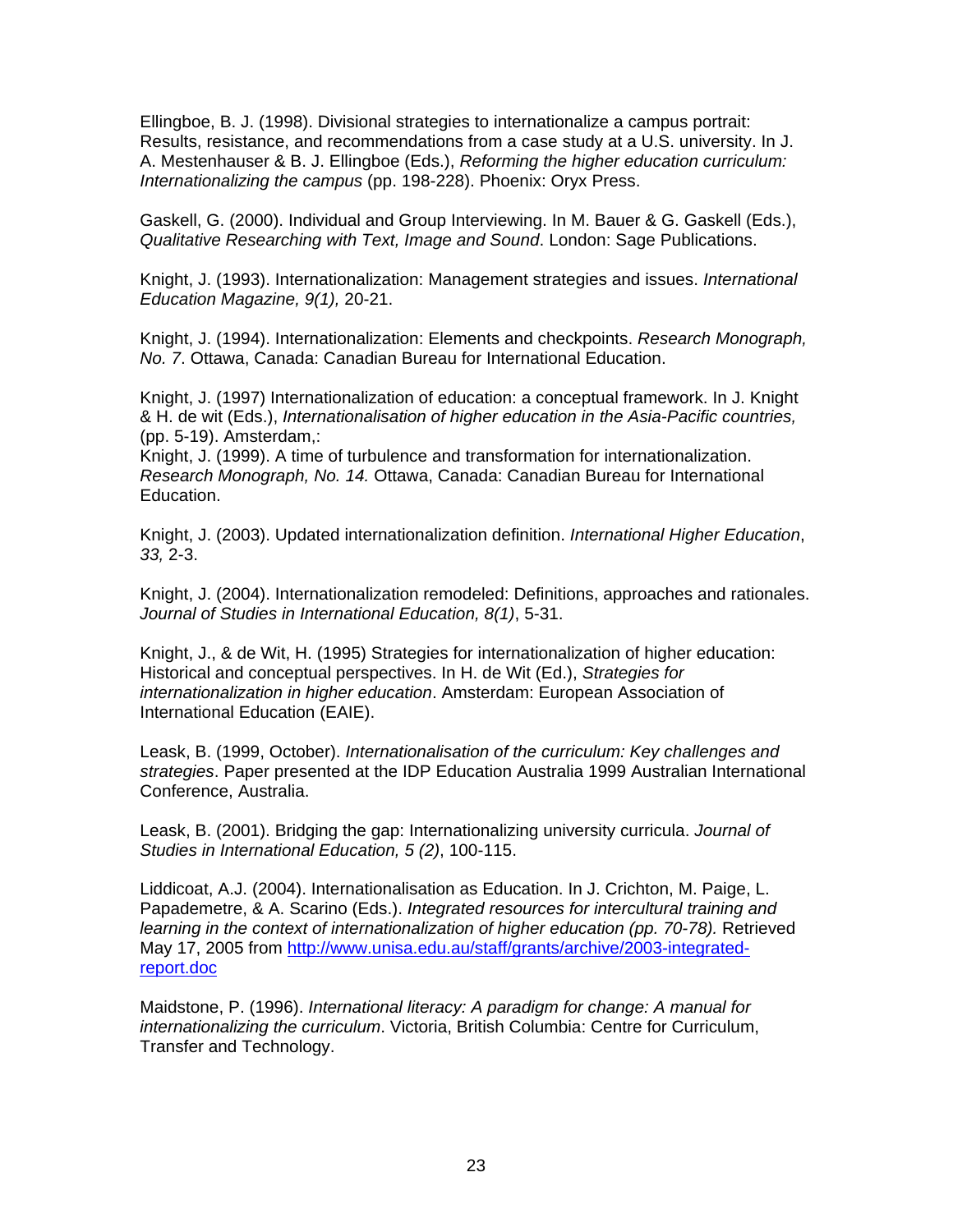McKellin, K. (1998). *Maintaining the momentum: The internationalization of British Columbia's post-secondary institutions*. Victoria, British Columbia: British Columbia Centre for International Education.

Mestenhauser, J. A. (1998). Portraits of an international curriculum: An uncommon multidimensional perspective. In J. A. Mestenhauser & B. J. Ellingboe (Eds.), *Reforming the higher education curriculum: Internationalizing the campus* (pp. 3-39). Phoenix: Oryx Press.

Mestenhauser, J. A. (2000). Missing in action: Leadership for international and global education for the twenty-first century. In L. C. Barrows (Ed.), *Internationalization of higher education: An institutional perspective. Papers on higher education* (pp. 23-62). United Nations Educational, Scientific, and Cultural Organization: Bucharest European Centre for Higher Education.

Mezirow, J. (2000). Learning to think like and adult: Core concepts of transformation theory. In J. Mezirow (Ed.), *Learning as transformation: Critical perspectives on a theory in progress,* (pp. 3-33). San Francisco, CA: Jossey-Bass.

Morey, A. I. (2000). Changing higher education curricula for a global and multicultural world. *Higher Education in Europe, XXV(1),* pp. 26-39.

Nilsson, B. (2000). Internationalizing the curriculum. In P. Crowther, M. Joris, M. Otten, B. Nilsson, H. Teekens, & B. Wachter (Eds.), *Internationalisation at home: A position paper* (pp. 21-27). Amsterdam: European Association for International Education.

Otten, M. (2000). Impacts of cultural diversity at home. In P. Crowther, M. Joris, M. Otten, B. Nilsson, H. Teekens, & B. Wachter (Eds.), *Internationalisation at home: A position paper* (pp. 15-20). Amsterdam: European Association for International Education.

Otten, M. (2003). Intercultural learning and diversity in higher education*. Journal of Studies in International Education, 7 (1)*, 12-26.

Paige, R. M. (1993). *Education for the intercultural experience*. Yarmouth, ME: Intercultural Press.

Paige, R. M. (1996). Intercultural trainer competencies. In D. Landis & R. S. Bhagat (Eds.), *Handbook of intercultural training* (2nd ed., pp. 148-164). Thousand Oaks, CA: Sage.

Paige, R. M. (2003). The American case: The University of Minnesota. *Journal of Studies International Education, 7(1),* 52-63.

Paige, R. M. (2004a). The intercultural in teaching and learning: A developmental perspective In J. Crichton et. al (Eds.), *Integrated resources for intercultural teaching*  and learning in the context of internationalization of higher education (pp. 79-90). Retrieved May 17, 2005 from [http://www.unisa.edu.au/staff/grants/archive/2003](http://www.unisa.edu.au/staff/grants/archive/2003-integrated-report.doc) [integrated-report.doc](http://www.unisa.edu.au/staff/grants/archive/2003-integrated-report.doc).